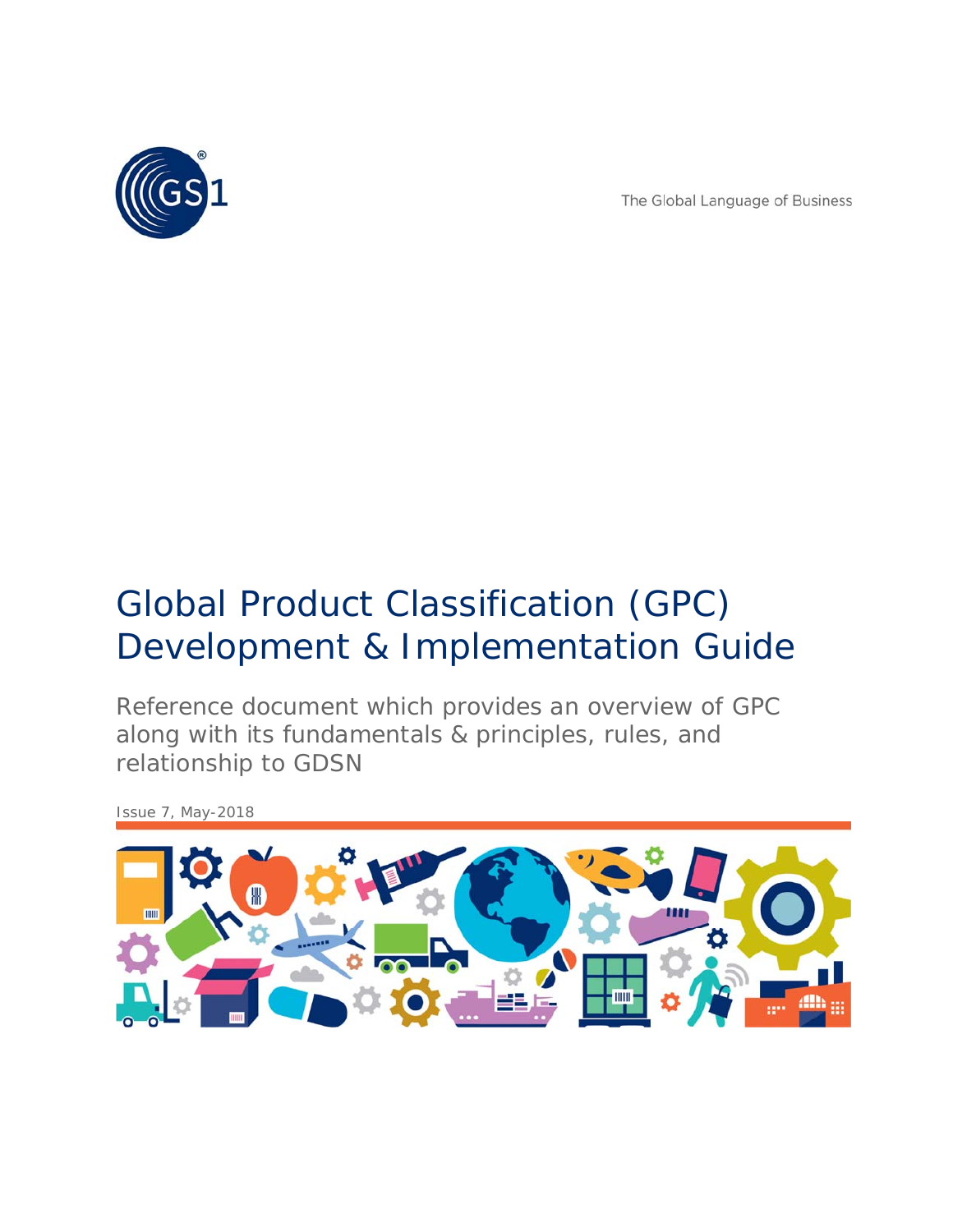

# **Document Summary**

| Document Item        | <b>Current Value</b>                                                                                                              |
|----------------------|-----------------------------------------------------------------------------------------------------------------------------------|
| Document Name        | Global Product Classification (GPC) Development & Implementation<br>Guide                                                         |
| Document Date        | May-2018                                                                                                                          |
| Document Issue       |                                                                                                                                   |
| Document Status      | Final                                                                                                                             |
| Document Description | Reference document which provides an overview of GPC along with its<br>fundamentals & principles, rules, and relationship to GDSN |

# **Contributors (Current)**

| Name             | Organization      |
|------------------|-------------------|
| <b>GPC SMG</b>   | GS1               |
| Jeanette McVeigh | GS1 Global Office |
| Mike Mowad       | GS1 Global Office |

# **Log of Changes**

| Issue No. | Date of Change | Changed By                     | Summary of Change                                                                                                                 |
|-----------|----------------|--------------------------------|-----------------------------------------------------------------------------------------------------------------------------------|
|           | Mar-2011       | Mike Mowad                     | <b>Initial Version</b>                                                                                                            |
| 2         | Jan-2012       | Mike Mowad                     | Corrected Figure 2-3 (GPC Brick Attributes)                                                                                       |
| 3         | Oct-2012       | Mike Mowad                     | Made process updates to section 5.6.1.3,<br>section 5.6.2.4, Figure 5-2, and Figure 6-1.                                          |
|           | Jan-2014       | Mike Mowad                     | Added section 7.4. GPC-GDSN Deployment<br>Timeline                                                                                |
| 5         | Dec-2014       | Mike Mowad                     | Added section 4.8. Rules for GPC Horticulture<br>Classification                                                                   |
| 6         | Dec-2015       | Mike Mowad                     | Added Section 6. Creating and Submitting a<br><b>GPC Work Request</b><br>Added Section 7.3 Updated information on<br>Translations |
|           | Apr-2018       | Jeanette McVeigh<br>Mike Mowad | Major Change to dairy bricks, updated<br>examples throughout documentation                                                        |

# **Disclaimer**

GS1<sup>®</sup>, under its IP Policy, seeks to avoid uncertainty regarding intellectual property claims by requiring the participants in the Work Group that developed this **Global Product Classification (GPC) Development & Implementation Guide** to agree to grant to GS1 members a royalty-free licence or a RAND licence to Necessary Claims, as that term is defined in the GS1 IP Policy. Furthermore, attention is drawn to the possibility that an implementation of one or more features of this Specification may be the subject of a patent or other intellectual property right that does not involve a Necessary Claim. Any such patent or other intellectual property right is not subject to the licencing obligations of GS1. Moreover, the agreement to grant licences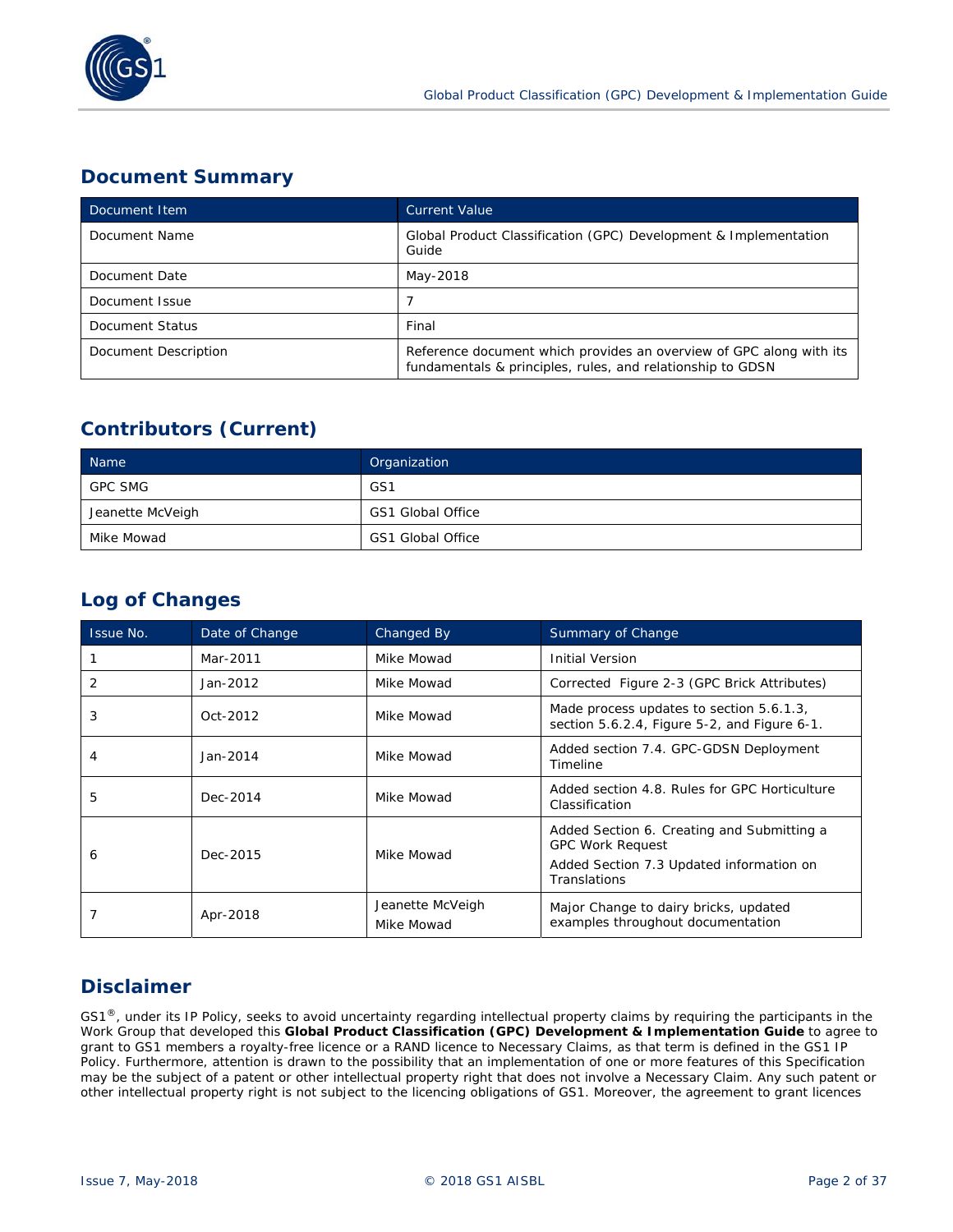

provided under the GS1 IP Policy does not include IP rights and any claims of third parties who were not participants in the Work Group.

Accordingly, GS1 recommends that any organisation developing an implementation designed to be in conformance with this Specification should determine whether there are any patents that may encompass a specific implementation that the organisation is developing in compliance with the Specification and whether a licence under a patent or other intellectual property right is needed. Such a determination of a need for licencing should be made in view of the details of the specific system designed by the organisation in consultation with their own patent counsel.

THIS DOCUMENT IS PROVIDED "AS IS" WITH NO WARRANTIES WHATSOEVER, INCLUDING ANY WARRANTY OF MERCHANTABILITY, NONINFRINGMENT, FITNESS FOR PARTICULAR PURPOSE, OR ANY WARRANTY OTHER WISE ARISING OUT OF THIS SPECIFICATION. GS1 disclaims all liability for any damages arising from use or misuse of this Standard, whether special, indirect, consequential, or compensatory damages, and including liability for infringement of any intellectual property rights, relating to use of information in or reliance upon this document.

GS1 retains the right to make changes to this document at any time, without notice. GS1 makes no warranty for the use of this document and assumes no responsibility for any errors which may appear in the document, nor does it make a commitment to update the information contained herein.

GS1 and the GS1 logo are registered trademarks of GS1 AISBL.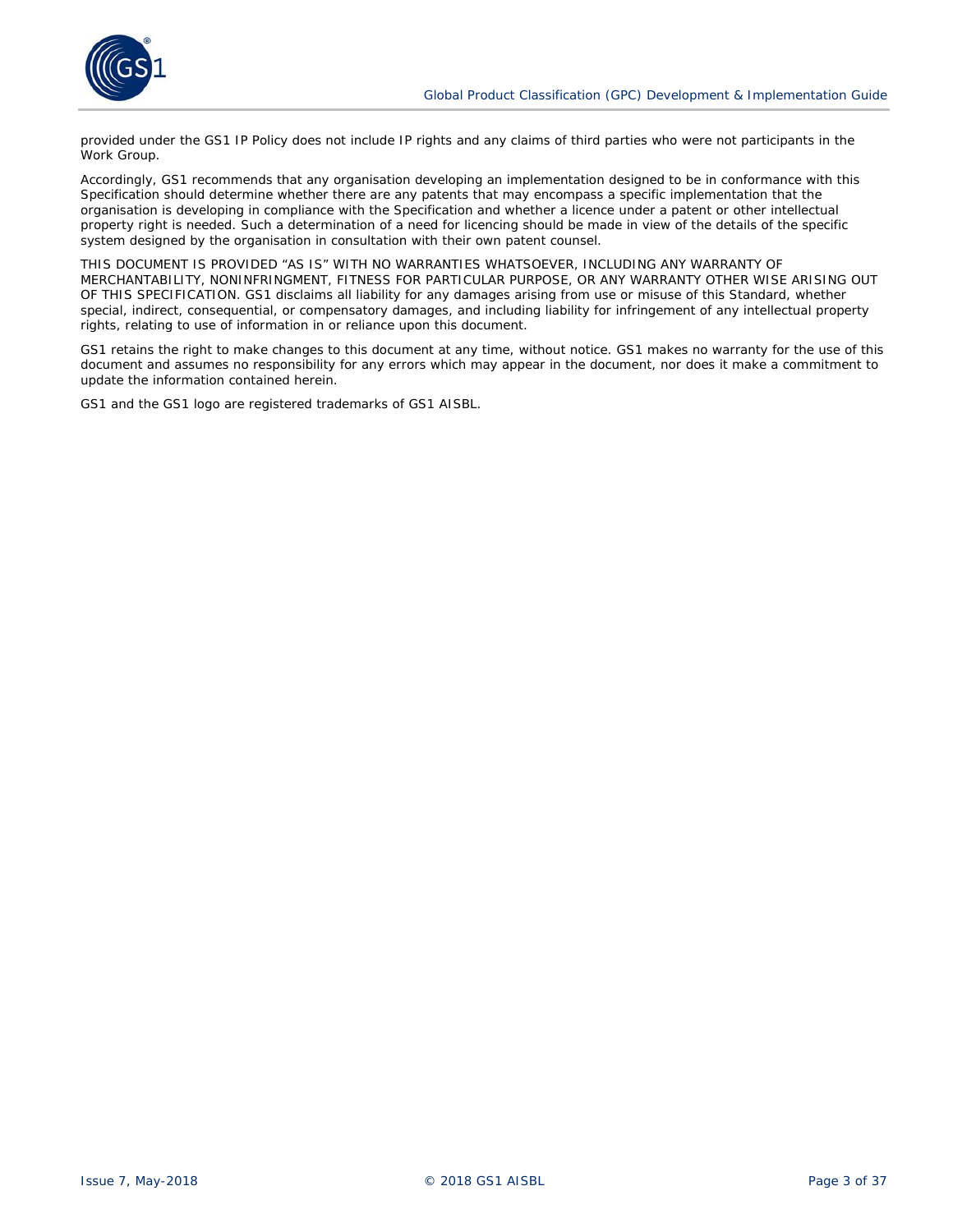

# **Table of Contents**

| 4.1.10                         |
|--------------------------------|
|                                |
|                                |
|                                |
|                                |
| 4.3 Rules for GPC Titles<br>23 |
|                                |
|                                |
|                                |
|                                |
|                                |
|                                |
|                                |
|                                |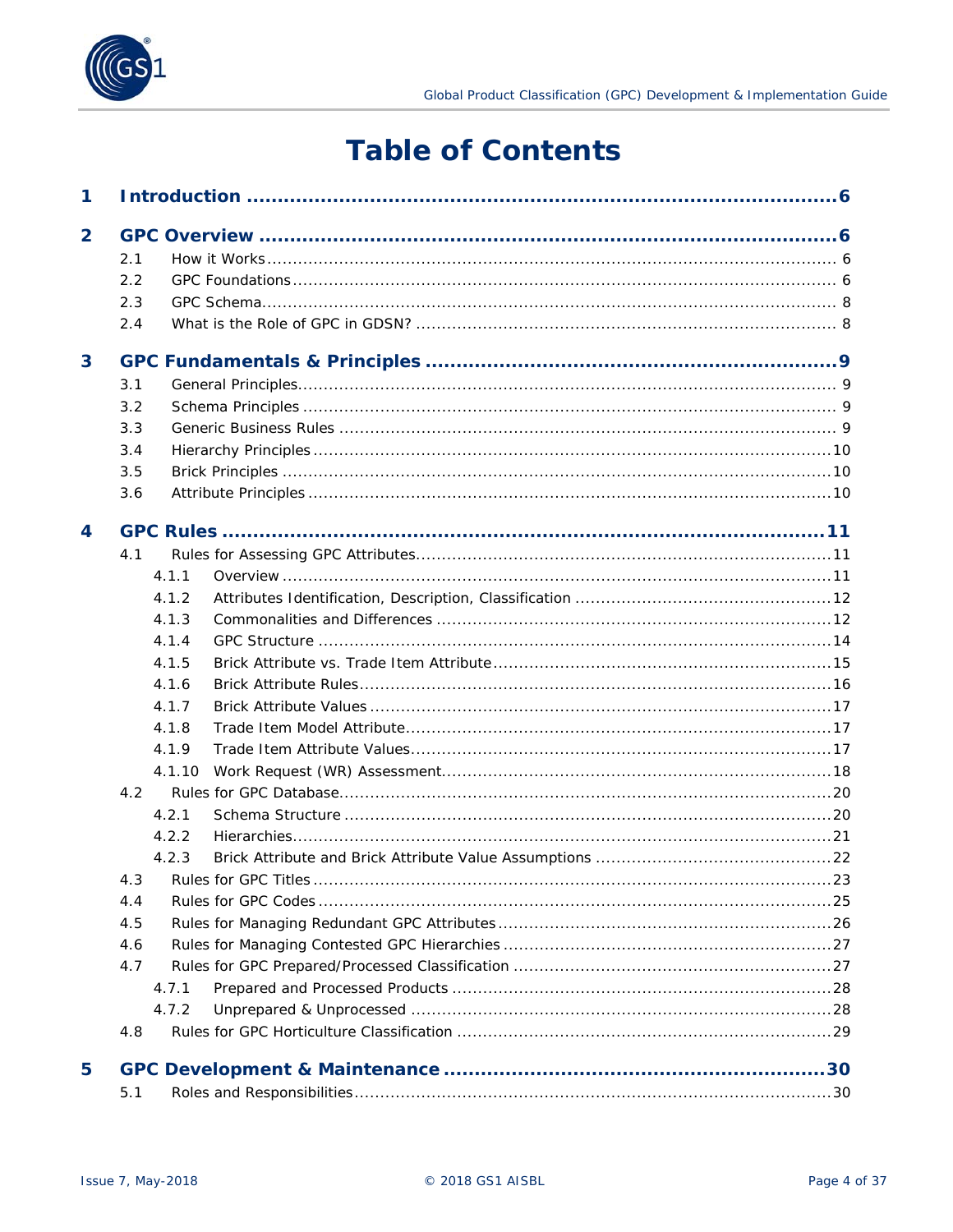

|   | 5.2 |       |  |
|---|-----|-------|--|
|   | 5.3 |       |  |
|   | 5.4 |       |  |
|   | 5.5 |       |  |
|   |     | 5.5.1 |  |
| 6 |     |       |  |
| 7 |     |       |  |
|   | 7.1 |       |  |
|   |     |       |  |
| 8 |     |       |  |
|   | 8.1 |       |  |
|   | 8.2 |       |  |
|   | 8.3 |       |  |
|   | 8.4 |       |  |
| 9 |     |       |  |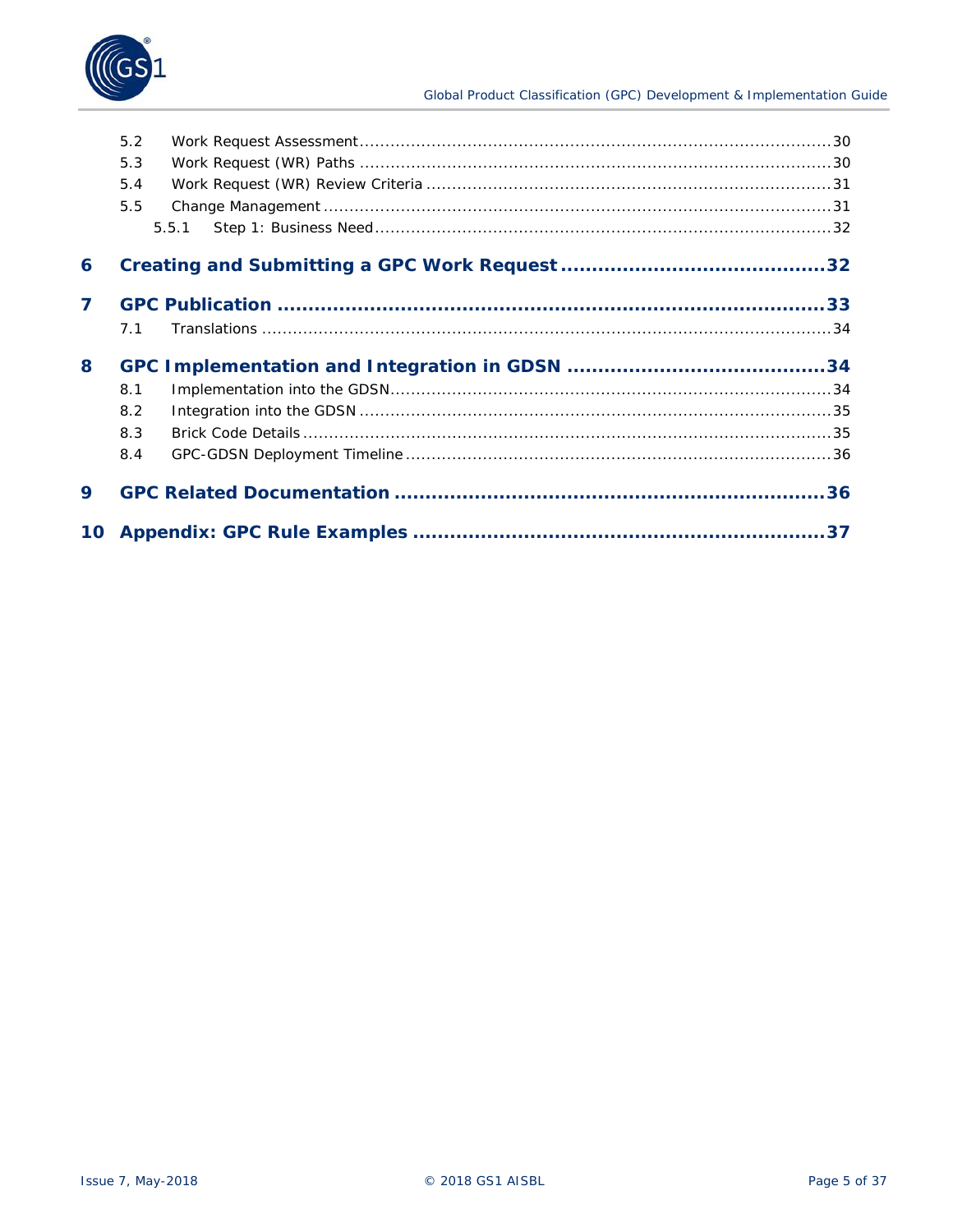

# **1 Introduction**

The purpose of the Global Product Classification (GPC) Development & Implementation Guide is to provide a reference document for GPC development and implementation. It provides an overview of GPC along with its fundamentals & principles, rules, and the relationship to GDSN.

# **2 GPC Overview**

GS1 Global Product Classification (GPC) is a system that gives both sides of a trading partner relationship a common language for grouping products in the same way. It ensures that products are classified correctly and uniformly, everywhere in the world. The term "product" as used throughout this guide refers mainly to physical products; however GPC is expanding into services as well.

### **The business objectives of GPC are to:**

- Support buying programs by allowing buyers to pre-select groups of applicable products
- Provide a common language for category management, thus speeding up reaction to consumer needs
- Be a key enabler of the Global Data Synchronisation Network
- To be a pivotal classification system between the information exchange parties

# **2.1 How it Works**

GPC is a rules-based, four-tier classification system for grouping products. The four tiers are Segment, Family, Class, and Brick (with attributes and attribute values). A Brick identifies a category incorporating products (Global Trade Item Numbers (GTINs)) that serve a common purpose, are of a similar form and material, and share the same set of category attributes.

# **2.2 GPC Foundations**

The foundation of GPC is called a "Brick". GPC bricks define categories of similar products. Using the GPC brick as part of GDSN ensures the correct recognition of the product category across the extended supply chain, from seller to buyer. Bricks can be further characterised by Brick Attributes and Attribute Values.



**Figure 2-1** GPC Foundation and Hierarchy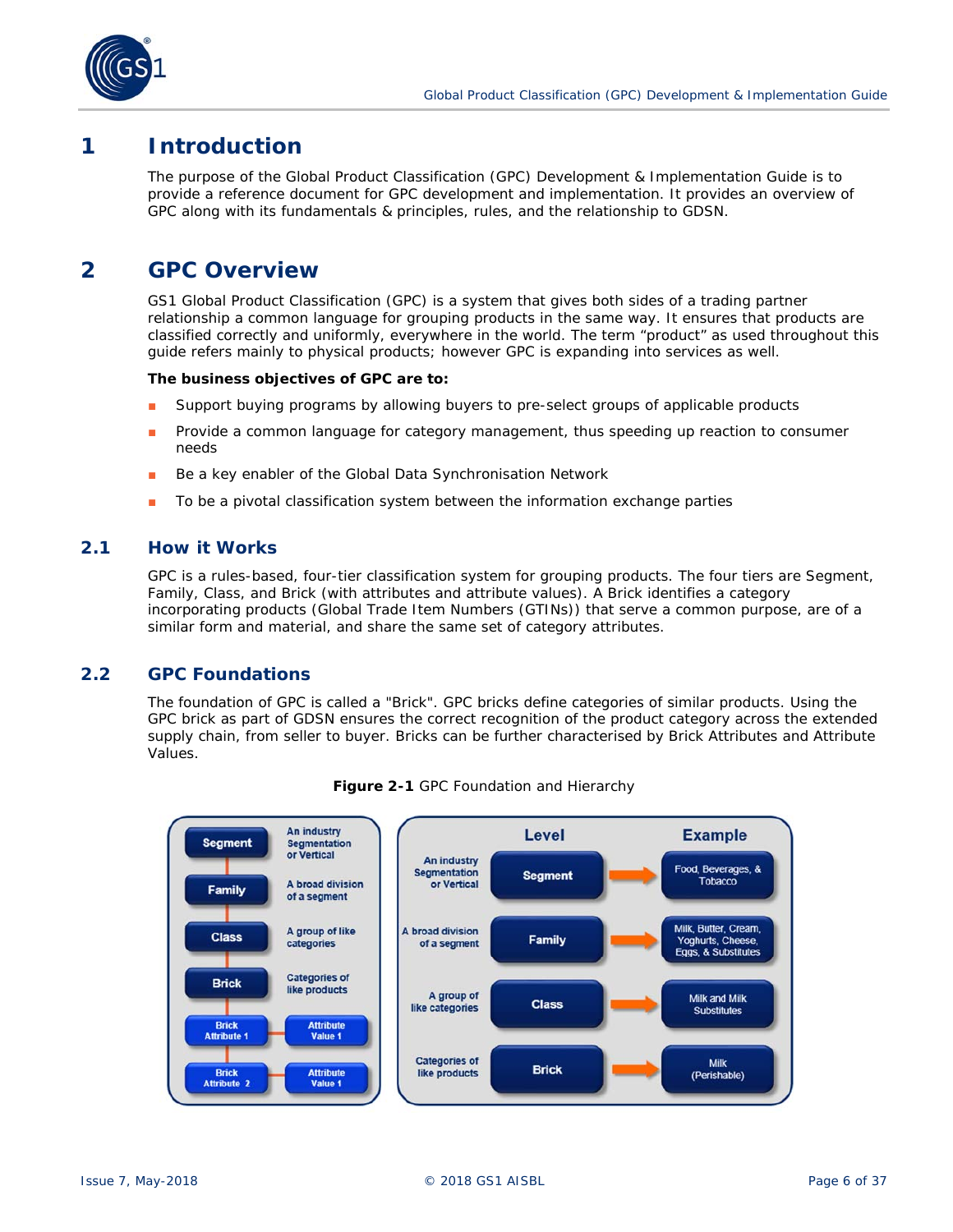

Ţ

**Important**: Each Global Trade Item Number (GTIN) can be assigned only one Brick.

**Figure 2-2** GTIN / Brick Assignment



### **Using Attributes**

Bricks can be further characterised using attributes where necessary.



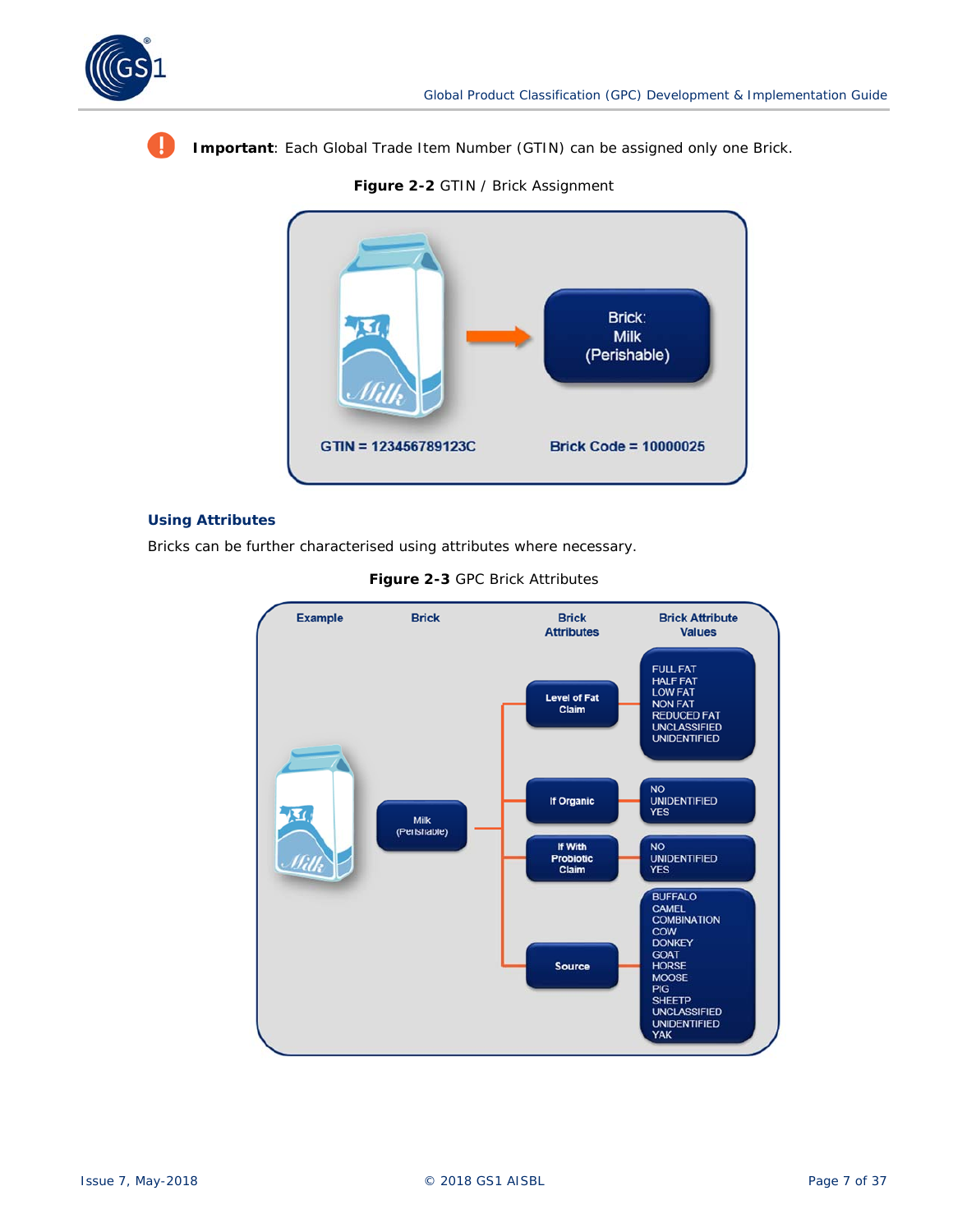

# **2.3 GPC Schema**

The aim of the GPC Schema is to establish a flexible product classification schema, based on a comprehensive set of rules. GPC incorporates generic building blocks that transcend different business practises and multi-cultural barriers. It serves business-to-business needs for the functions of search, viewing, publication or subscription and data synchronisation through product group alignment.

# **2.4 What is the Role of GPC in GDSN?**

GPC gives buyers and sellers a common language to group products the same way globally to ensure effective data synchronisation in the Global Data Synchronisation Network (GDSN).

### **GPC enables the following processes:**

- Item Registration
- Subscription
- Validation
- Search
- Publication/Subscription Match



#### **Figure 2-4** GDSN Process enabled by GPC Brick Attributes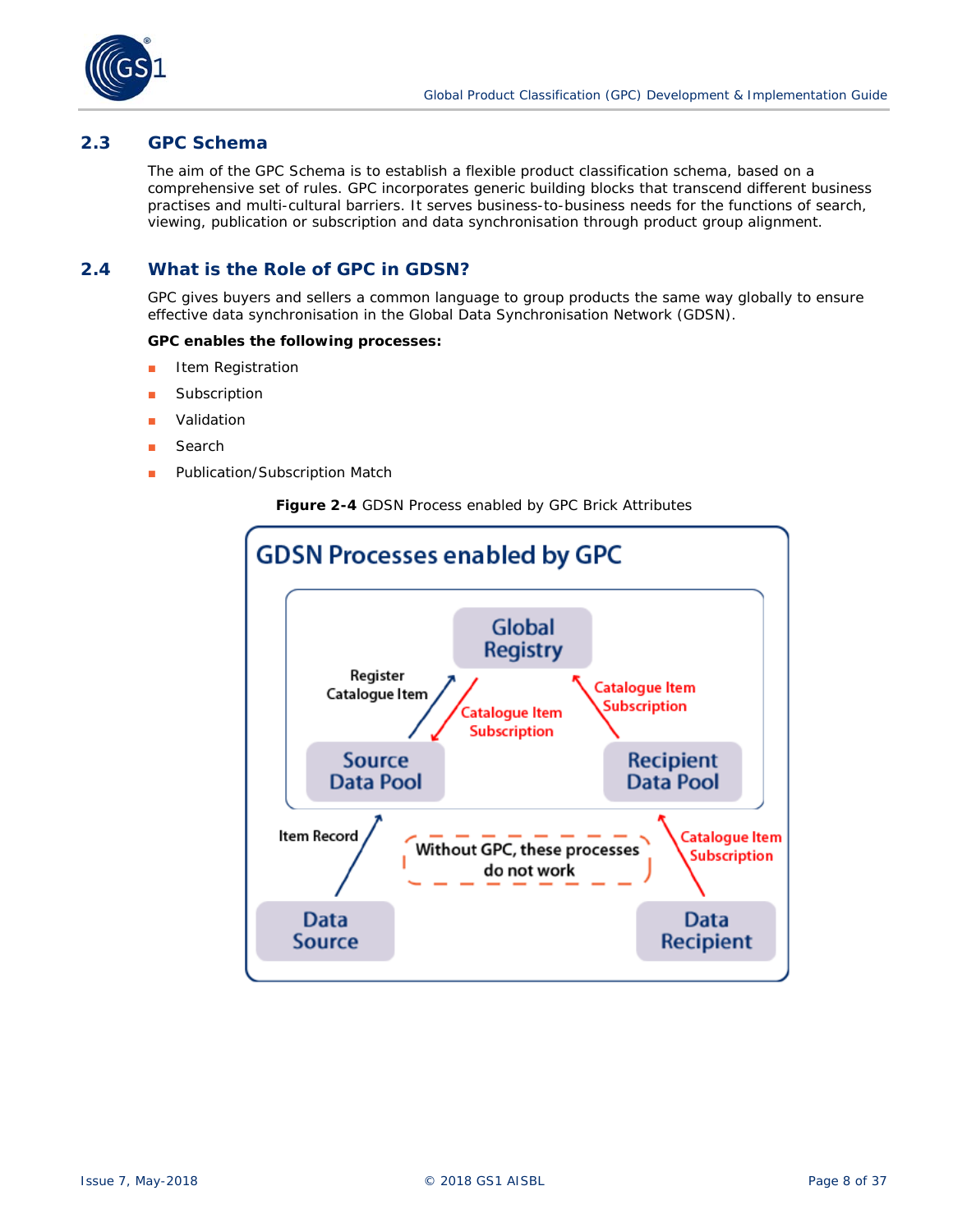

# **3 GPC Fundamentals & Principles**

# **3.1 General Principles**

- **1.** Modularity and Flexibility of the classification structure in order to meet industry objectives.
- **2.** The logical grouping of bricks. The logic behind the schema should be transparent.
- **3.** All categorized information must be universally applicable, i.e. the terminology used in the schema should not be culturally or nationally biased.
- **4.** The schema is initially published in Oxford English with an explanatory glossary, which helps to clarify specific terms.
- **5.** Schema should facilitate the collection of relevant classification information, and allow it to be presented in a view acceptable by the industry.
- **6.** The schema can cover all products in the supply chain.
- **7.** Any changes to the classification schema will be communicated in a delta report.

# **3.2 Schema Principles**

- **1.** The GPC schema provides an optional four-tier hierarchy; segment, family, class and brick (GPC bricks may be used independently without the hierarchy). The hierarchy should be easy to understand/follow and balanced in order to facilitate search.
- **2.** Each level of the schema is determined by rules and/or principles, and also industry decision. However, the rules applied differ depending on the hierarchy level.
- **3.** The business rules apply to all levels or entities of the schema.
- **4.** Each brick may be assigned one or more attributes; in turn each brick attribute has a set of associated mutually-exclusive brick attribute values.

### **3.3 Generic Business Rules**

- **1.** Application of clear and consistent structuring.
- **2.** Use of non-culturally biased terms and spellings.
- **3.** Application of a standardised naming convention.
- **4.** Ensuring that each segment, family, class and brick has the necessary coverage and scope, with the ability to add appropriate new values as identified.
- **5.** Avoid ambiguity by using clear and concise definitions.
- **6.** Provide a generic and standardised schema by ensuring that all products are uniquely placed.
- **7.** A brick must, as far as is practical, contain products that can be characterised by the same set of attribute types relevant to the product. These attributes must meet the GPC attribute rules, and be part of the global standards. Where it is deemed not practical, the split of the product sets will be determined by industry input in accordance to GPC rules.
- **8.** Products that are grouped and sold together (excluding kits) will be classified as variety packs. This applies to the segment, family and class level of the hierarchy. Variety Packs should only be created where necessary.
- **9.** The schema will allow for the creation of a class-specific brick to capture products that cannot be immediately placed into an existing brick or products that the industry determines should not be broken out. These bricks are called 'Others'.
- **10.** Group products based on what they physically are and not on their intended use.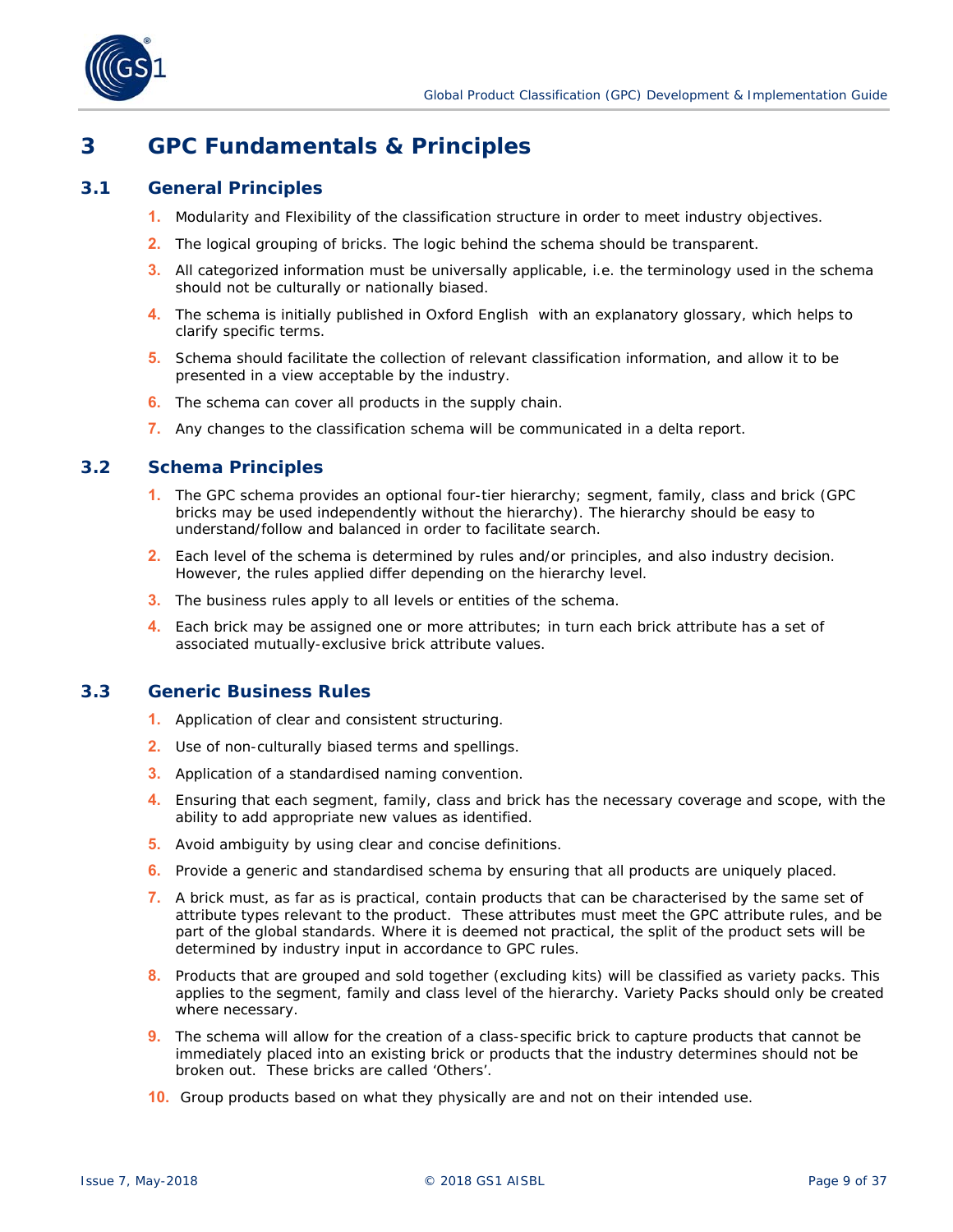

# **3.4 Hierarchy Principles**

- **1.** Resulting bricks must be grouped coherently and logically.
- **2.** Categorised information must be recognised globally.
- **3.** Hierarchy groupings must be relevant and suitable for all search functionalities.
- **4.** Hierarchy classification must be flexible.
- **5.** The hierarchy should be created describing the characteristics of products (what they are) and not which channel / vertical they will be sold in or by intended use (how they are used). This will ensure products that are available in different channels / verticals can be classified and identified easily.

# **3.5 Brick Principles**

The rules below are the comprehensive lists that have been used for bricks across verticals. These rules are not 'general' in the sense that they are not appropriate for all segments. They should be used where they are relevant. It should be ensured that these guidelines are applied in all relevant segments.

- **Broad area of differentiation**
- **Broad area of application**
- **Products serve a common purpose and use**
- **Processed to products using Similar Methods**
- **Products are of a similar form and material**
- **Split between powered vs. manual products**
- Replacement parts will be classified in one brick per class
- Storage and Preservation
- **Variety Packs**
- **Other**
- **Application & Function**
- Number of Bricks must be manageable
- **Share the same attribute types**
- **Brick names should be broad and stable** over time

**Note**: To identify the appropriate rules by vertical and their explanation, please refer to *Section 10*.

# **3.6 Attribute Principles**

- **1.** Globally applicable, hence not biased towards a region, culture or country
- **2.** Relevant, recognised and understandable to users and industry (What benefit is it providing?)
- **3.** Unique (intention, format, technicalities), objective and mutually exclusive Includes both attributes and their values
- **4.** Non-legislation specific. It is a piece of information required globally, but will be governed / legislated for locally (i.e. If Organic, Food Quality/Food Assurance Claims etc.)
- **5.** High-level attribute Would a user require or expect to search, subscribe or publish information through this view? The best method for collection is not necessarily how the User would publish (i.e., the ideal method of collection may require more granularity)
- **6.** Single, comprehensive, and mutually exclusive code list
- **7.** No ambiguity in any terms/words used
- **8.** All GPC Attributes will be described to show what information they are seeking to identify. No Brick Variant will be used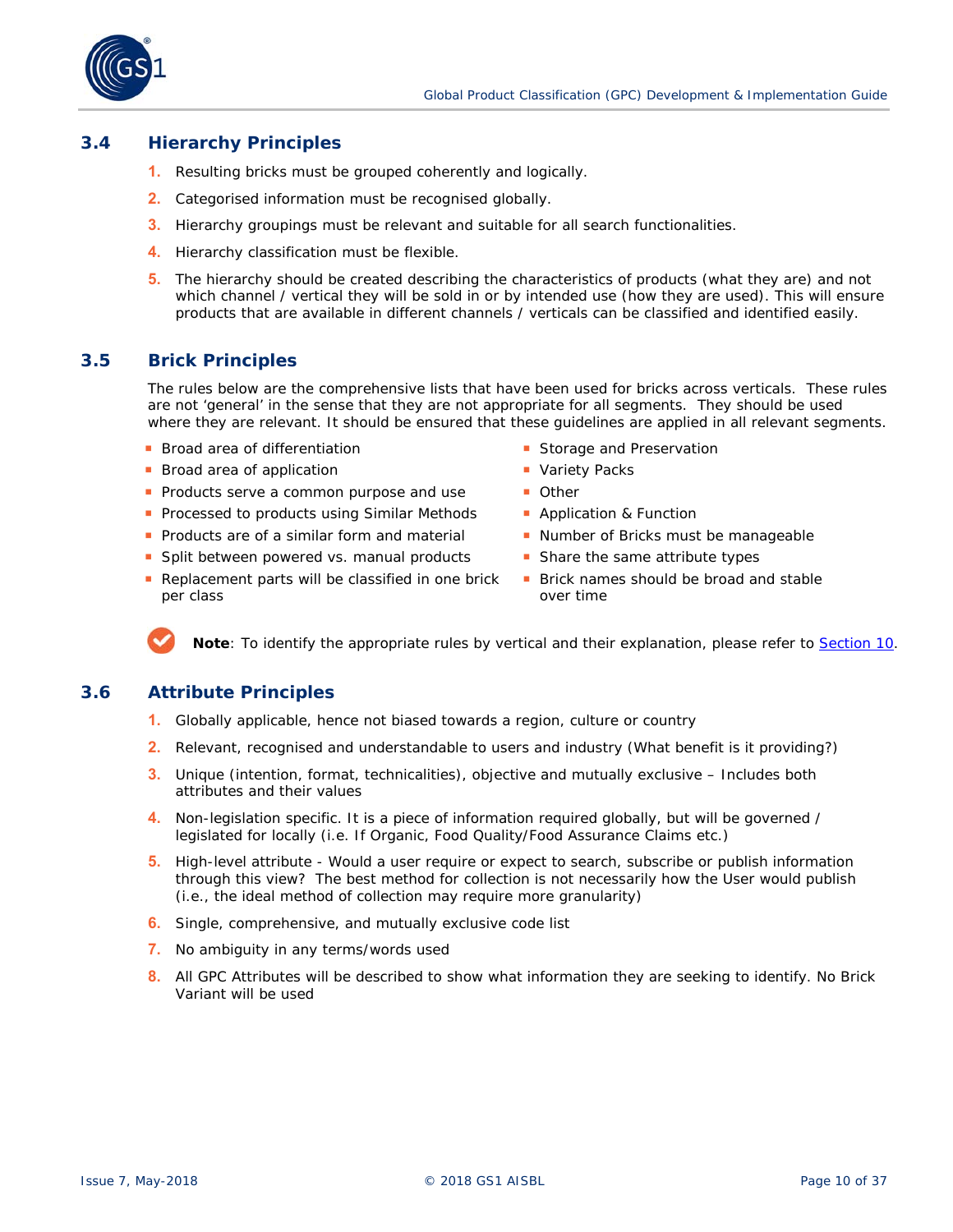<span id="page-10-0"></span>

#### **4 GPC Rules**

#### **4.1 Rules for Assessing GPC Attributes**

A clear and unambiguous understanding of classification is critical for the development and maintenance of a coherent classification system. Within the fields of electronic catalogues and data synchronisation there is confusion due to differences in terminology (e.g., property = attribute) or different understandings of concepts like identification, description, and classification. Typical terms that can cause misunderstanding when not precisely defined include ontology, taxonomy, classification system, data dictionary, vocabulary, thesaurus, characteristics, property, attribute, and feature.

Recommendations below relating to these terms and definitions do not imply that the other terms and definitions are erroneous or inferior. This section seeks to establish a consistent vocabulary for supporting the GPC, and recognises that other terms may be equally valid in the same or a slightly different context.

# **4.1.1 Overview**

In a typical product catalogue there are fields that:

#### **1. Identify with keys:**

- □ A product with a GTIN (Which product am I selling?)
- □ Manufacturer / vendor / supplier with a GLN (Who am I?)
- □ Target Market where a GTIN is for sale (TM) (Where do I sell my product?)

#### **2. Further describe a product with Item attribute fields:**

- □ Brand Name
- □ Dimensions (height, length, width etc.)
- □ Weight (net weight, gross weight etc.)
- □ Technical features
- □ Marketing features
- □ Price

### **3. Classify products**

□ Using GPC Brick Code as a key where each GTIN should be assigned to a GPC Brick code (What is the product group my individual product belongs to?) Classification provides further properties of the product group (Brick) with Brick Attributes and Brick Attribute Values

**Note**: There should be NO FUNCTIONAL OVERLAP between Trade Item Attribute values and GPC Brick Attribute Values. Although both may pertain to the same product property, the Trade Item Attribute describes the product  $(e.g.,$  Organic Code = "100% Organic") while the GPC Brick Attribute classifies that product using that same product property (e.g., If Organic  $=$  "Yes").

- $\Box$  GTIN as a single product key is linked with GPC Brick code as a category (product group) level key.
- □ Trade Item Attribute can be used to define as many technical or marketing features as industry wishes without any theoretical limit. However, Brick Attributes must be applicable to all products assigned to that brick.
- Trade Item Attribute are not to be confused with GPC Brick Attributes. The goal of a Trade Item Attribute is to describe the product as a commercial offering. The goal of a GPC Brick Attribute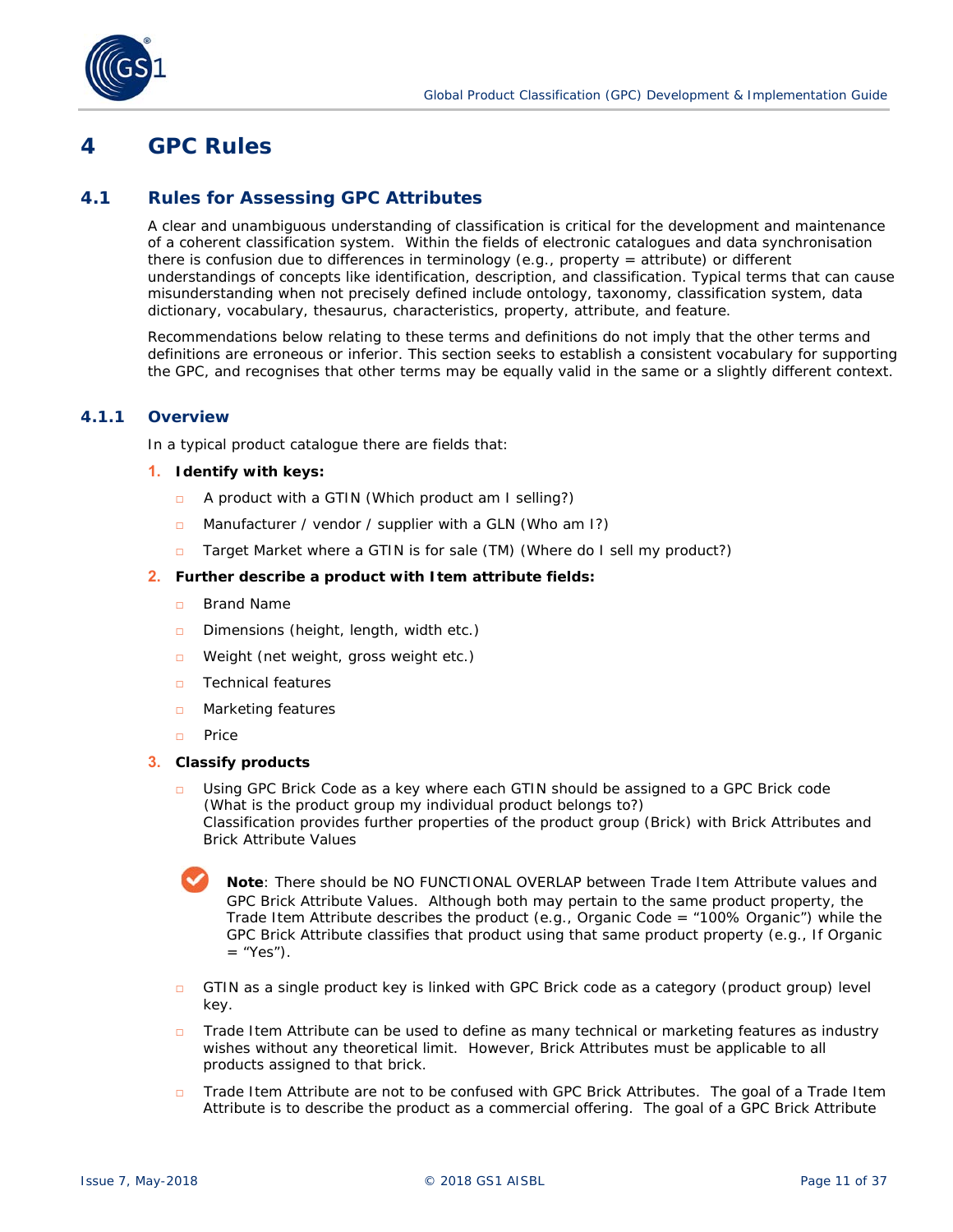

is to establish a flexible global classification schema based on a comprehensive rule set that serves business-to-business needs for the functions of search, view, publication, subscription, mapping, and data synchronisation.

□ Trade Item Attributes may support more than one value, whereas a GPC Brick supports one and only one value.

# **4.1.2 Attributes Identification, Description, Classification**

#### **Identification Codes**

Identification codes are the keys used to unambiguously identify a single specific item (in general). A common example is product identification using the GTIN. The one-to-one correspondence between the GTIN and the single product is very useful for recording and linking records of single products.

#### **Description**

The identification keys alone are not sufficient enough to provide the necessary details of the individual products. A set of data describes the specifications and structure of each single product. This is performed by a single product description where values are assigned to trade item attributes for each product.

#### **Product Group Description**

Product group characterization is assigning a product to a defined product category that groups similar products together based on common properties. Products are assigned to categories using a unique GPC brick code.



**Note**: Product description and product characterization both use properties, but with a different goal (description accurately denotes the properties of the product, while characterization denotes the properties of the category to which that product is assigned).

For each Brick, associated Brick Attributes and Brick Attribute Values are used to more granularly characterize products assigned to that Brick.

#### **Classification**

With classification, similar products are assigned to a defined product category. This is achieved by assigning a brick code to each product. Similar groups are members of yet a more general higher level category, and so on. This hierarchy can be navigated from top to bottom or bottom to top. The relationship of a single product to each hierarchy level is an information signal that is necessary for Item Discovery, Spend Analysis, and Product Awareness. In other words, both classification categories, represented by brick codes, and a hierarchical tree structure are useful for effectively searching and finding products and services with similar properties, which allows the source of expenditures to be tracked and potential trading partners to find products of interest to their buyers.

### **4.1.3 Commonalities and Differences**

The upper part of *[Figure 4-1](#page-12-0)* (above the orange line) illustrates the product classification components.

- GPC Brick Code is the key to defining the essential characteristics of a product by assigning it to a product category
- Brick Attributes and Brick Attribute Values provide additional granularity by further defining smaller subgroups within the Brick.
- Segment, Family and Class are hierarchal elements that are used to group together common bricks.
- The lower part of *[Figure 4-1](#page-12-0)* (below the orange line) highlights the individual product level data.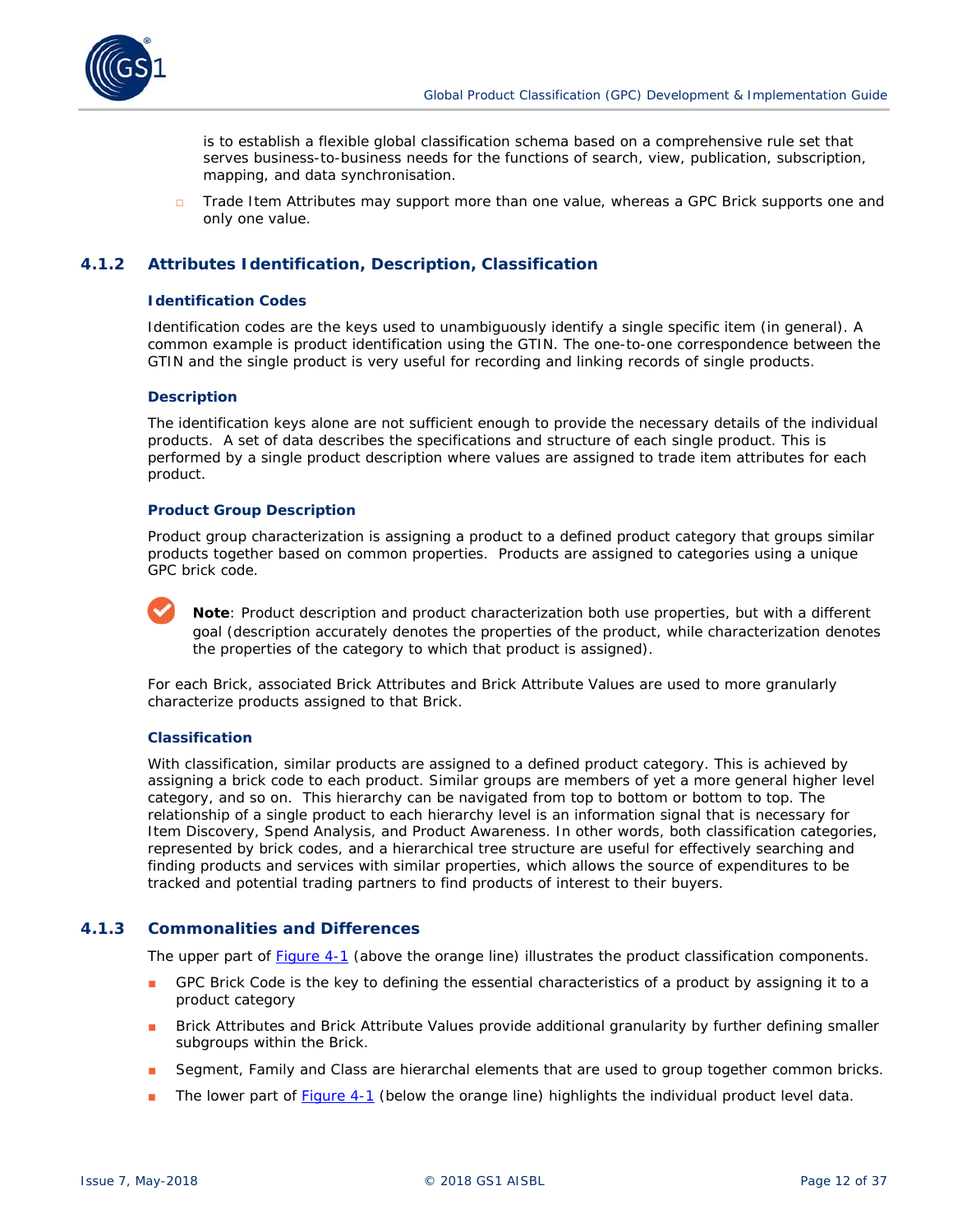<span id="page-12-0"></span>

- GTIN identifies the single product
- GS1 Dictionary Description (GS1 GDD) describes the different individual product characteristics of a Trade Item.
- Item Attributes can be broken down to
	- Basic Data (like Brand Name, Dimensions, and Weight etc.)
	- □ Descriptive (like Colour, Product Description, Variant etc.)
	- □ Other (like manufacturer's internal (not public) data)

**Figure 4-1** Commonalities and Differences



### **GPC is part of the GS1 standard package for Global Data Synchronisation Network (GDSN)**

The GS1 standard package enables consistent use of the GS1 standards globally. The use of specific keys and their associated data carriers are supported by allocation rules, Bar Code or Radio Frequency Identification specifications and other regulations.

In a trading relationship, buyers and sellers can distinguish themselves (WHO) and their locations (WHERE) with the Global Location Number (GLN) key. They can identify their products (WHAT) with the Global Trade Identification Number (GTIN) key. The Target Market (TM) key determines the geographical area where the products are to be sold. The GPC Brick code key identifies the product group to which the individual product belongs.

### **Single Product Identification and Description versus Product Group Classification**

GTIN acts as a single product identification key and uniquely identifies a single product. There is a oneto-one relationship between the single product and the GTIN. Therefore identification codes can neither be aggregated nor used for reporting or category analysis purposes and do not allow comparisons among different manufacturers. In a typical catalogue, suppliers identify the GTIN, GLN and also describe products with additional components called Trade Item Attributes.

Product Group keys (GPC Brick Code) are classification keys and are used to group similar products into common categories. A key property of classifications is that such groups can be clustered (bottom up)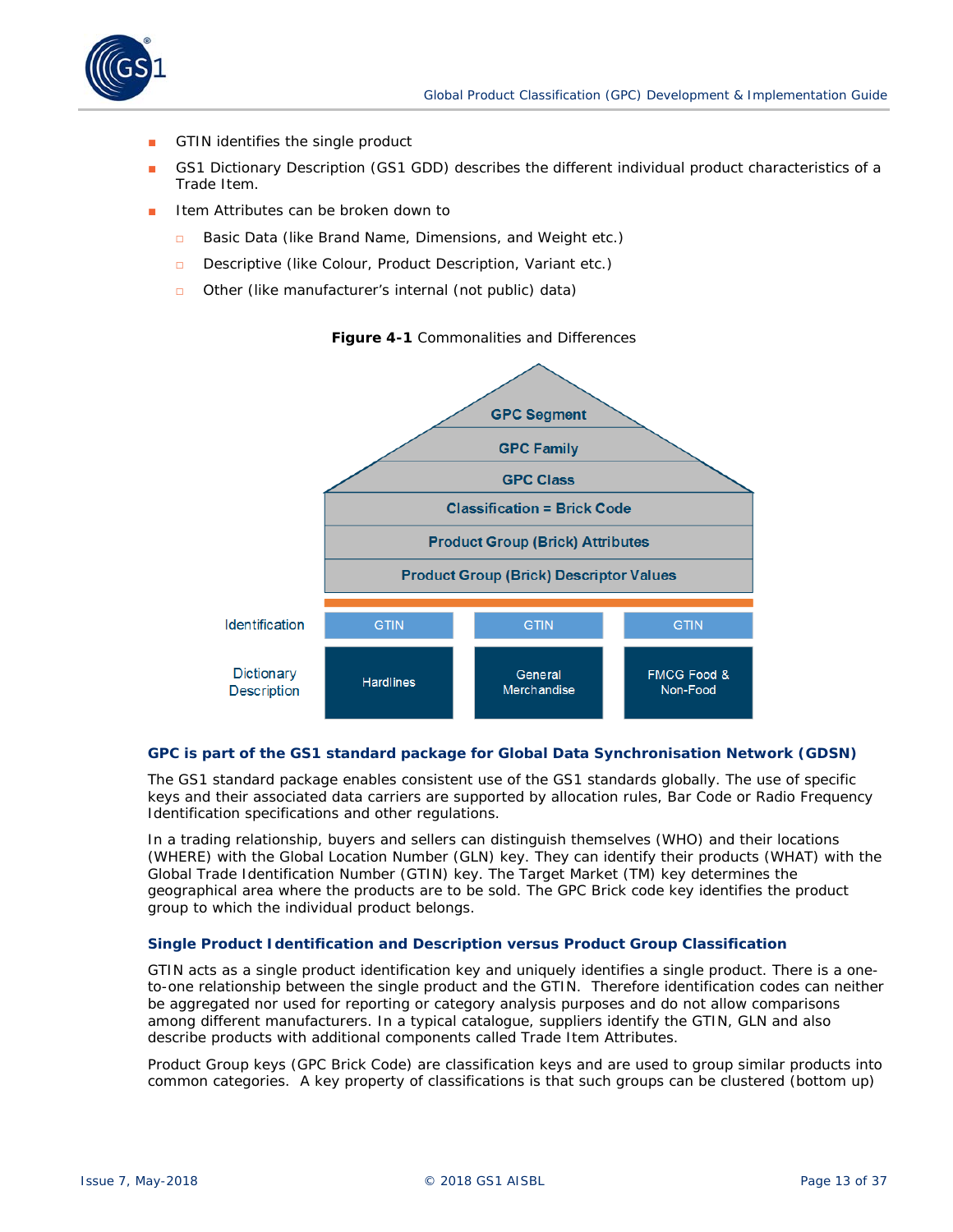

with others to create a hierarchy, i.e., any group within a classification can be divided into smaller groups based on common characteristics (top down).

Classification with GPC is the act of saying: "This product belongs to this Brick, this Brick has hierarchy components (Segment, Family and Class), and this Brick can be further described with a Brick Attribute set and the associated Brick Attribute Values".

GPC is a structure for product classification (taxonomy), not individual product identification (GTIN) or description (dictionary). In other words, GPC provides a way to abstract rather than describe an individual product (which is handled by the trade item attributes).

|                              |                                    | <b>SINGLE PRODUCT</b>                                                                                                                                                                                                                                                                                           | <b>CATEGORY (PRODUCT GROUP)</b>                                                                                                                                                                                                                                                                                                                                                      |  |  |
|------------------------------|------------------------------------|-----------------------------------------------------------------------------------------------------------------------------------------------------------------------------------------------------------------------------------------------------------------------------------------------------------------|--------------------------------------------------------------------------------------------------------------------------------------------------------------------------------------------------------------------------------------------------------------------------------------------------------------------------------------------------------------------------------------|--|--|
|                              | <b>Key Name</b>                    | <b>GTIN</b>                                                                                                                                                                                                                                                                                                     | <b>GPC Brick Code</b>                                                                                                                                                                                                                                                                                                                                                                |  |  |
|                              | <b>Key Size and</b><br><b>Type</b> | 14 digit, non-negative integer                                                                                                                                                                                                                                                                                  | 8 digit, non-negative integer                                                                                                                                                                                                                                                                                                                                                        |  |  |
| <b>DENTIFICATION KEY</b>     | <b>Business</b><br>Objective       | Single Product Identification<br>Tracking, tracing<br>Recall<br>Record keeping                                                                                                                                                                                                                                  | Category (Product Group) Identification<br>Finding groups of products, Route items,<br>Comparison, benchmarking<br>Enable trade processes, GDSN                                                                                                                                                                                                                                      |  |  |
|                              | <b>Purpose</b>                     | Unambiguously identifies an individual product.                                                                                                                                                                                                                                                                 | Unambiguously identifies the category<br>incorporating products that share the same set<br>of characteristics                                                                                                                                                                                                                                                                        |  |  |
|                              | Codes                              | One-to-one relationship between GTIN and the<br>product. Codes have no other meaning. GTIN is<br>linked to the GPC Brick Code i.e. Each GTIN can<br>only be assigned to one Brick code                                                                                                                          | Linked to the other hierarchy elements of which<br>the Brick is a member together with Segment,<br>Family and Class.                                                                                                                                                                                                                                                                 |  |  |
|                              | <b>Property</b>                    | <b>Uniqueness</b>                                                                                                                                                                                                                                                                                               | Uniqueness                                                                                                                                                                                                                                                                                                                                                                           |  |  |
|                              | <b>Purpose</b>                     | Use the trade item attributes to describe products<br>for trading partners.                                                                                                                                                                                                                                     | Use brick codes and the associated Brick<br>Attribute and Brick Attribute Values to<br>characterize products for trading partners                                                                                                                                                                                                                                                    |  |  |
| <b>DESCRIPTION ATTRIBUTE</b> | <b>Property</b>                    | <b>Trade Item Attributes</b><br>(Typically 30-50 Attributes per GTIN)<br>Not classification attributes<br>Global or Global / local or Local<br>Neutral or category specific<br>Across industries<br>Can be free text<br>Can be legislation specific<br>Can be external code<br>Mandatory / optional / dependent | <b>GPC Brick Attributes</b><br>(Typically no more than 25 Attributes per Brick)<br>No overlap with trade item attributes<br>Global always (not Target Market specific)<br>Category specific only<br>Relevant to a specific industry; unique,<br>objective, and mutually exclusive<br>Non-legislation specific<br>8 digit non-negative integer code<br>Proactive glossary definitions |  |  |
|                              |                                    | Not necessarily glossary                                                                                                                                                                                                                                                                                        |                                                                                                                                                                                                                                                                                                                                                                                      |  |  |

#### **Differences between Single Product and Category (Product Group) components**

# **4.1.4 GPC Structure**

### **GPC General Principles:**

- Modularity and flexibility of the classification.
- Logical grouping of bricks. The logic behind the schema is transparent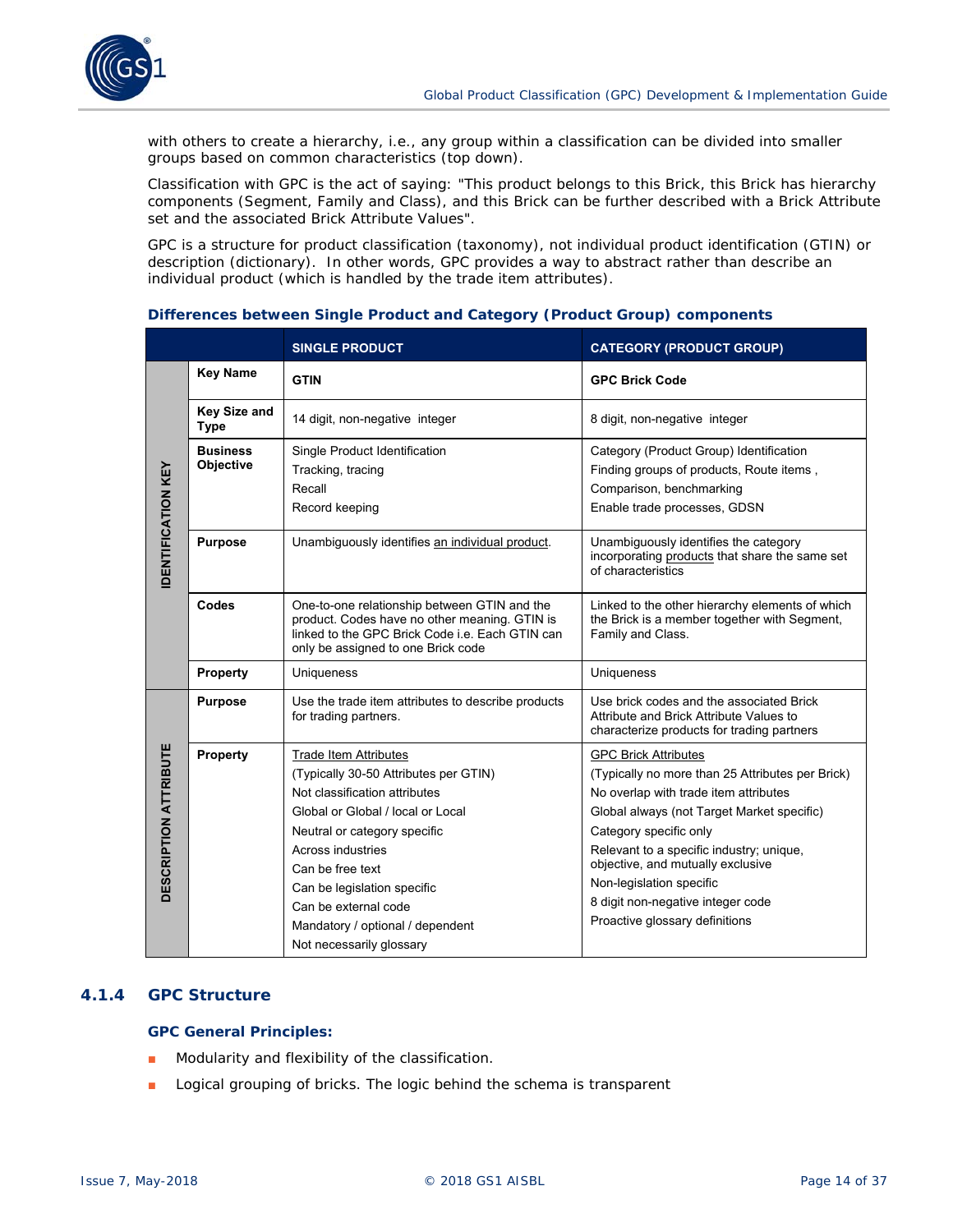

- Universally applicable and not culturally biased.
- Initially published in Oxford English.
- Facilitate the collection of relevant classification information acceptable by the industry.

#### **Schema Principles:**

- The GPC schema provides an optional 4-tier hierarchy Segment, Family, Class and Brick.
- Each level of the schema is determined by rules and/or principles, and also industry decision. However the rules applied differ depending on the level – Segment, Family, Class, Brick, Brick Attributes and Brick Attribute Values.
- The business rules apply to any level or entity of the schema
- Each Brick can be assigned 1 or more Brick Attributes; in turn each Brick Attribute has a set of associated Brick Attribute Values.

#### **GPC Coding:**

- All numbers are 8 digit, non-negative integers
- Unique codes for identifying each product at a brick level
- Constant (deleted bricks are not reassigned)
- Brick codes always start with '1'
- Brick Attribute codes always start with '2'
- Brick Attribute Value codes always start with '3'
- Temporary GPC Brick Code: '99999999'

This brick code is used for products that cannot be classified within the GS1 Global Product Classification schema. It serves as a temporary holding place for products, which cannot be classified within the current segments of the schema due to its current evolution. It excludes all products that can be classified within the published GS1 Global Product Classification Schema.



**Note**: Users are strongly advised to cease using the temporary Brick code as soon as the necessary classification becomes available.

# **4.1.5 Brick Attribute vs. Trade Item Attribute**

#### **What is an attribute?**

In the Product Description world, Attribute is a term reflecting the data elements of a data model. An attribute is a specification feature or characteristic that describes recognisably the physical, compositional, or structural properties of a particular product (single product attribute) or a product group (Brick Attribute).

#### **Classification (Brick) Attribute**

For each Brick the associated Brick Attributes and Brick Attribute Values describe the Brick to provide granularity.

#### **What are the components of the Brick Attributes?**

- Brick Attribute a question with regards to the Brick.
- Brick Attribute Value a pick list

For example: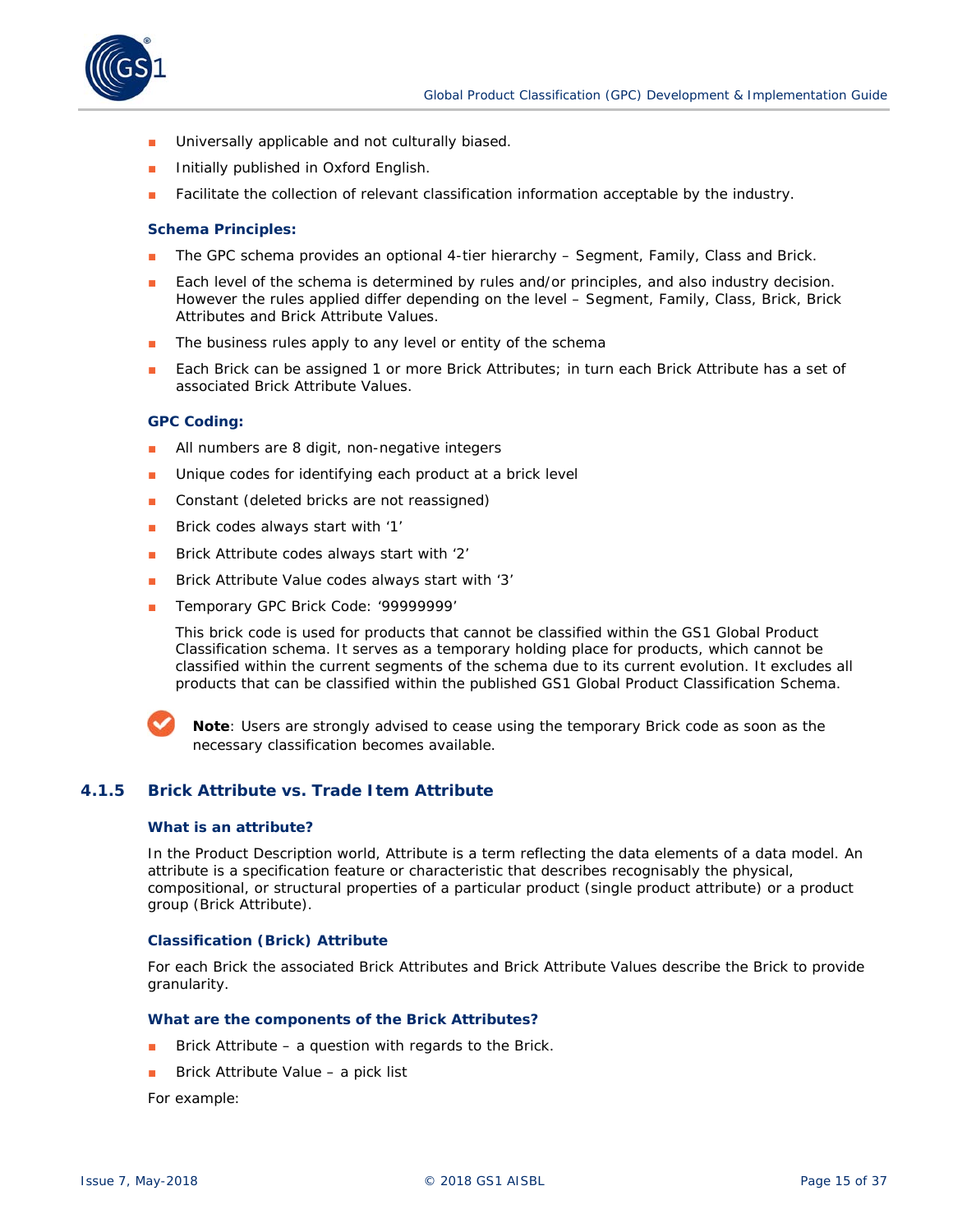

If Organic (Is the product group claiming to be organic or not?).

- **'Yes'** (the product group is claiming to be organic),
- 'No' (the product group is not claiming to be organic) or
- **'Unidentified'** (It cannot be determined as to whether the product group is claiming to be organic or not.)

#### **Trade Item Data Model**

Use the specified attributes relating to a single product as a communication template for trading partners. The goal is to build data sets for all kind of products.

The single product attribute is a characteristic of the product that is used to describe the commercial offer to the retailer. Trade Item Data Model establishes a framework that is applicable to any parties within the supply chain (i.e. supplier, retailers, exchange, etc. across the globe, to communicate the necessary data elements relating to an item, thus supporting the core business requirements in the global trading environment). The Trade Item data model has 'placeholders / fields' for communicating the relevant classification schema (properties) that relates to the product concerned. However, the schema is a separate entity to that of the item model, the relationship is that the product's Brick and subsequent Brick Attributes are communicated in this framework.

# **4.1.6 Brick Attribute Rules**

- Brick Attributes must be globally applicable and not biased towards a region, culture or country.
- Brick Attributes must be recognised, understandable and relevant to the industry, in terms of product classification.
- Brick Attributes must be unique (intention, format, technicalities), objective and mutually exclusive includes both Brick Attribute and their Brick Attribute Value choices.
- Brick Attributes must be based on objective logic, and must not be subjective or emotive An example of a non-classification attribute would be a marketing view (e.g., Indulgence).
- Brick Attributes must not relate to global, regional or local legislation requirements. It is a piece of information required globally, but will be governed / legislated locally (e.g., If Organic, Food Quality / Food Assurance Claims).
- Brick Attributes must be standardised in terms of naming.
- High-level attribute. The best method for collection is not necessarily how the user would publish(i.e., the ideal method of collection may require more granularity)
- Single, comprehensive and exhaustive code list
- No ambiguity in any terms / words used
- All Brick Attributes and Brick Attribute Values will be defined to show what information they are seeking to identify
- No Brick variant will be used
- 2 classification systems can be linked
- Brick Attributes should refer to high-level classification (Brick) attributes of product groups rather than describing the individual product concerned – an example of a non-classification attribute would be Brand, as it relates specifically to an individual or small group of products.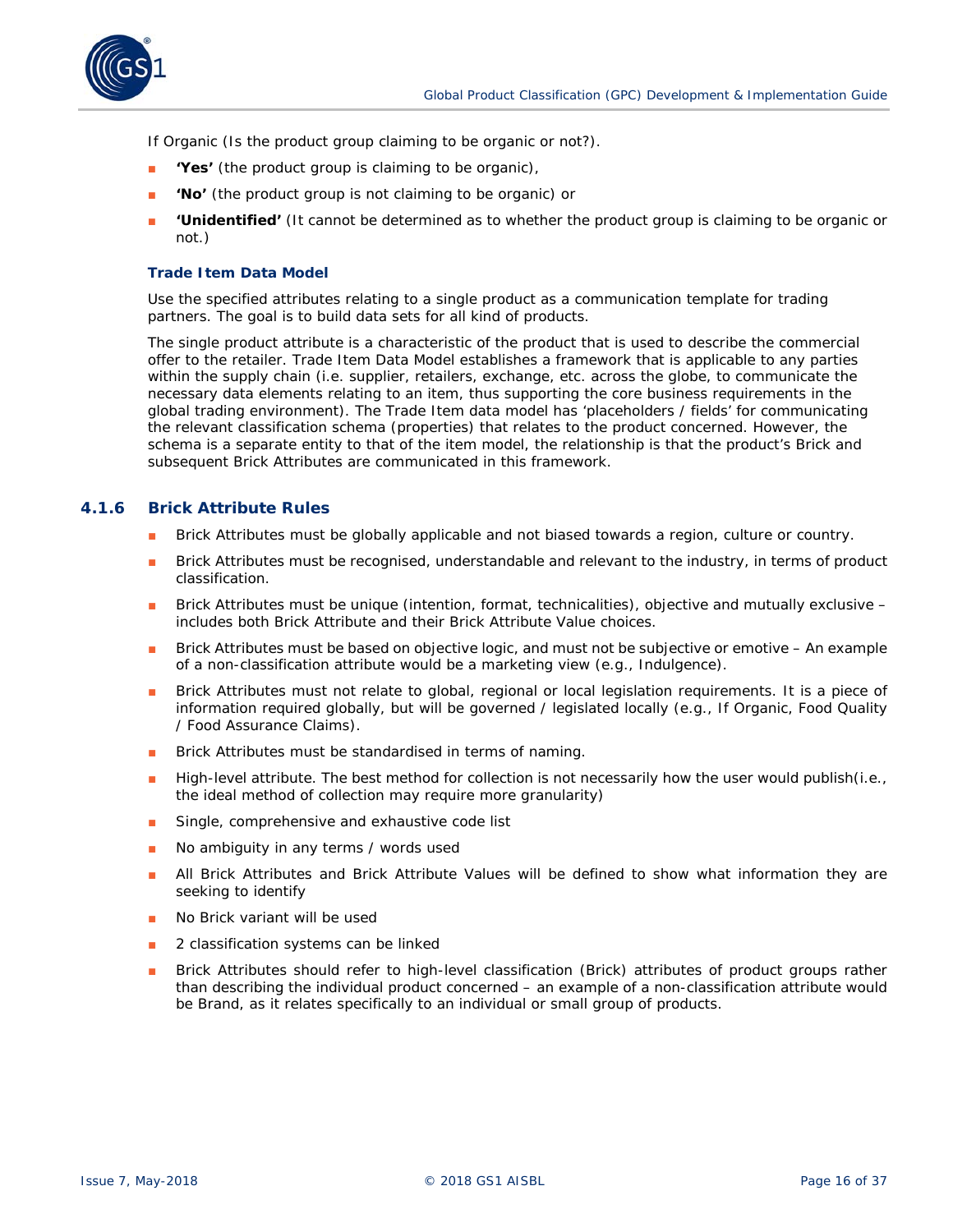

#### **4.1.7 Brick Attribute Values**

- Normalised value pick list. Only one Brick Attribute Value per Brick Attribute could be populated per each Brick.
- Brick Attributes must contain a default value in cases of limited information or non-applicability unclassified and unidentified.
- Brick Attributes must possess a single comprehensive and exhaustive code list.
- Brick Attribute Values must be managed and maintained by the Service Provider and where necessary the GPC Standards Maintenance Group (SMG).
- Brick Attribute Values should be mutually exclusive and values must be uniquely defined.
- There should be no abbreviations within Brick Attribute Values.
- Brick Attribute Values should be in alphabetical order and created on the basis of key words.
- Contentious terms or words used as a value or within a value must be added to the glossary, along with a concise definition.

#### **4.1.8 Trade Item Model Attribute**

- Single product attributes can be globally, regionally or locally applicable and in some cases will be biased towards a region, culture or country.
- Single product attributes can be applicable to all industries (core) or applicable to one or more industries (extension).
- Single product attributes may be recognisable and understandable to selected users. However, it must be relevant to the industry, in terms of data synchronisation and apparent legacy harmonisation/normalisation. To support the core business requirements in the global trading environment.
- Single product attributes can be subjective and emotive. For example, Brand in some cases is a subjective attribute.
- Single product attributes can be in a free text format; each individual user determines value population for the field, a code list is not used in these cases.
- Single product attributes typically relate to legislative requirements of a specific region or country, which may or may not be relevant to a given user.
- Single product attributes may refer to more than one code list (i.e., colour description or Dangerous Goods).
- Single product attributes are intended to describe an individual product rather than a generic grouping or range of products, as is done by classification.

#### **4.1.9 Trade Item Attribute Values**

- Various types from free text to codes and dates
- Single product attribute values may not be mutually exclusive
- Single product attributes do not have default values if an answer cannot be given to a specific single product attribute, whereas within classification there is the option of unclassified and unidentified as Brick Attribute Values.
- Single product attribute value may be in certain cases managed and maintained by another standards organisation (e.g., ISO).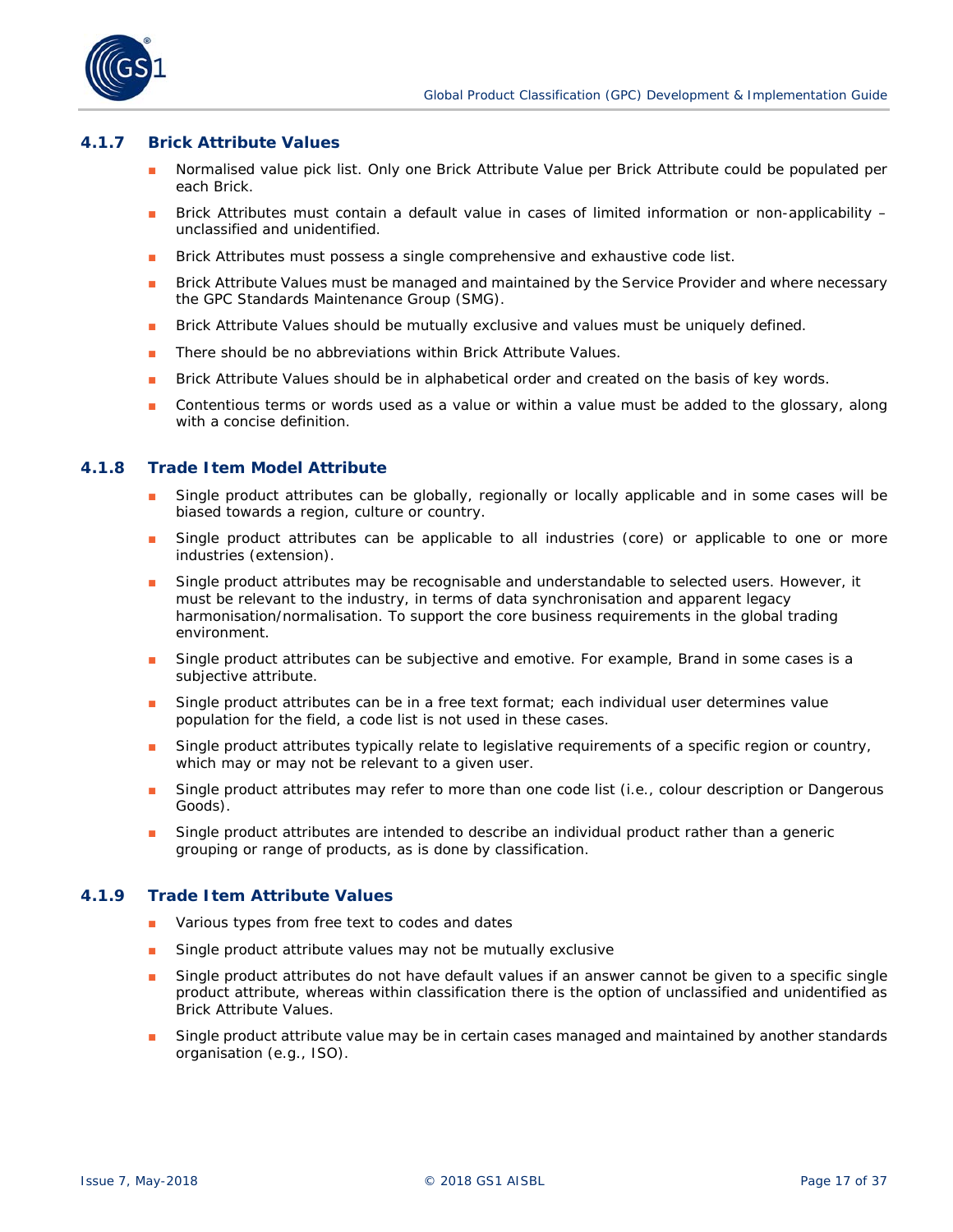<span id="page-17-0"></span>

### **4.1.10 Work Request (WR) Assessment**

When a GS1 Work Request (WR) (*[Section 5.3](#page-29-0)*) involving an attribute is received, it is evaluated as to whether the attribute is a part of the Trade Item or part of the GPC Brick. A specific set of rules determines this split. A series of questions is applied to each GPC WR with the following results:

- If 'Yes' is answered to ALL of the questions the request is processed as a GPC Attribute which is contained in the GPC Schema and Online Browser. These WRs are routed to the GPC SMG.
- If '**No'** is answered to any **ONE** of the questions the request is processed as a Trade Item Attribute which is contained in the GS1 Global Data Dictionary (GDD). These WRs are sent to Central Operations where they are routed to the appropriate SMG.



#### **Figure 4-2** Attribute Assessment

#### **Attribute Assessment Questions:**

- **1. Globally applicable?** Attributes that are regional or local need to be supported by the Item Model.
- **2. Relevant to users and industry?** Attributes must be recognized, understandable and relevant to the industry, in terms of product classification.
- **3. Unique, objective and mutually exclusive?** The attributes must be unique in terms of intention and result, whereas and there is room for overlap and misinterpretation. Attributes also must be based on objective logic rather than based of subjectivity or emotion.
- **4. Non-legislation specific?** The attributes within classification must not bear any relationship to that of legal requirements; if they do must be placed within the Item Model.
- **5. High-level attributes?** The attributes intention and result within classification should be based on high level attributes and groupings that are a key criterion that a user would search, view and publish products.

Can it be part of a single, comprehensive and exhaustive code list? The attributes within classification must have a single, comprehensive and mutually exclusive code list / pick list of values that provide an answer to the question being asked. Duplicate values within the same attribute are prohibited; the same applies to abbreviated values. Each code list must contain either unclassified (value known but not defined in code list) or unidentified (value unknown) and, if applicable, both. The code list is to be managed and maintained by the GPC Service Provider.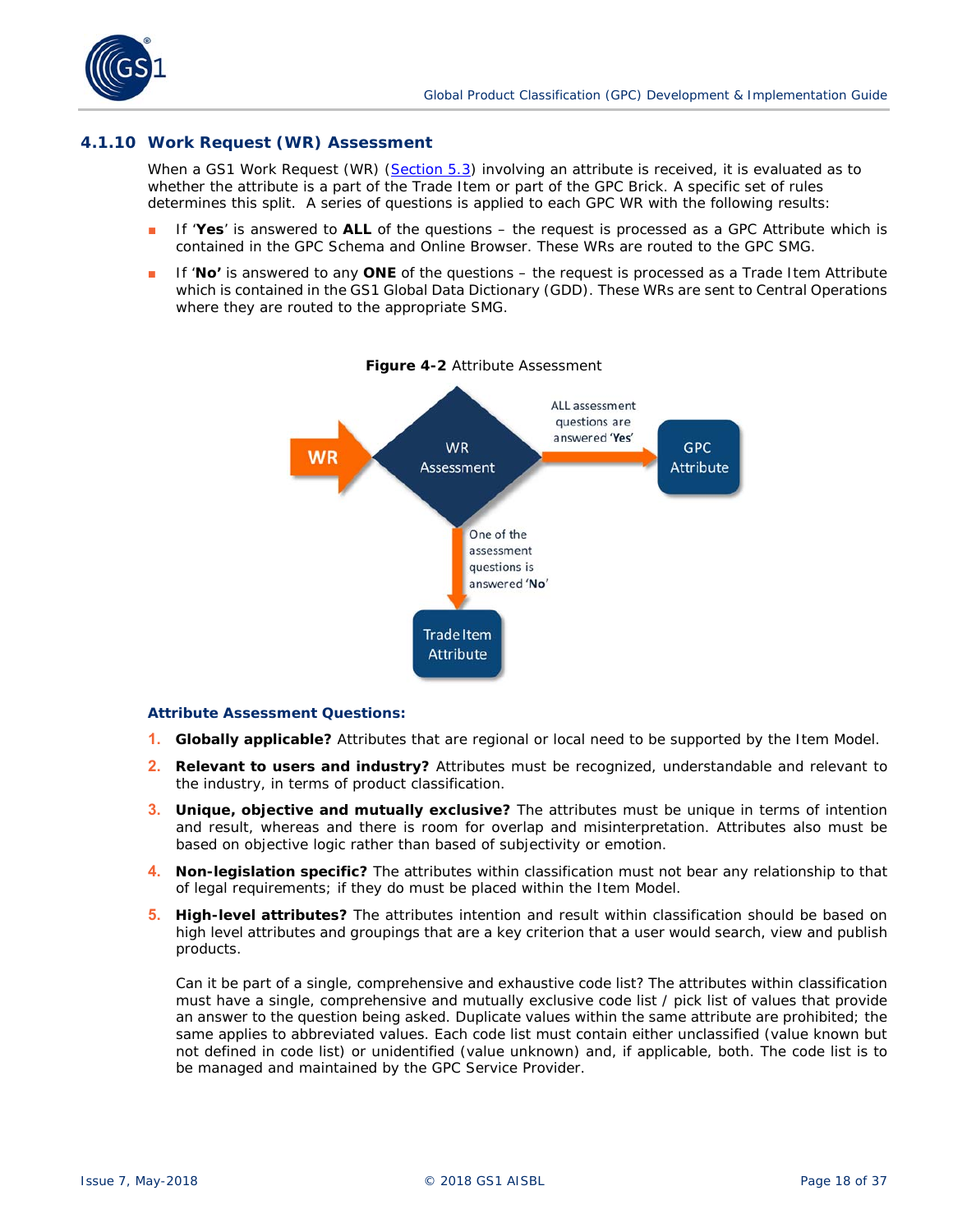

|  |  | Table 4-1 Attribute Assessment Example: |  |
|--|--|-----------------------------------------|--|
|--|--|-----------------------------------------|--|

| <b>GPC Attribute</b><br>-or-<br><b>Trade Item</b><br><b>Attribute</b> | Global?                                      | Category<br>Specific? | Granularity<br><b>Relevant to</b><br>the<br>Industry? | Unique,<br>Objective,<br><b>Mutually</b><br><b>Exclusive?</b> | Non-<br>legislation<br>Specific? | Coded?       | <b>Code Value</b><br><b>Pick List?</b> |  |
|-----------------------------------------------------------------------|----------------------------------------------|-----------------------|-------------------------------------------------------|---------------------------------------------------------------|----------------------------------|--------------|----------------------------------------|--|
| <b>Brand Name</b>                                                     | $\mathsf{N}$                                 | N.                    | Y                                                     | $\mathsf{N}$                                                  | Y                                | $\mathsf{N}$ | $\mathsf{N}$                           |  |
| Trade Item<br>Description                                             | $\mathsf{N}$                                 | N.                    | Y                                                     | $\mathsf{N}$                                                  | Y                                | $\mathsf{N}$ | $\mathsf{N}$                           |  |
| Height                                                                | Y                                            | Y                     | Y                                                     | Y                                                             | Y                                | N.           | N                                      |  |
| <b>GTIN</b>                                                           | Y                                            | $\mathsf{N}$          | Y                                                     | Y                                                             | Y                                | Y            |                                        |  |
| <b>GLN</b>                                                            | Y                                            | $\mathsf{N}$          | Y<br>Y<br>Y                                           |                                                               | Y                                | Y            |                                        |  |
| Colour<br>Description                                                 | $\mathsf{N}$<br>$\mathsf{N}$<br>$\mathsf{N}$ |                       |                                                       | Y                                                             | Y                                | Y            | Y                                      |  |
| <b>Colour of Wine</b>                                                 | $\mathbf{Y}$<br>$\overline{\mathbf{Y}}$<br>Y |                       |                                                       | Y                                                             | Y                                | Y            | $\mathbf{Y}$                           |  |
| Country of<br>Origin                                                  | Y                                            | $\mathsf{N}$          | N                                                     | Y                                                             | Y                                | Y            | Y                                      |  |
| <b>Origin of Wine</b>                                                 | $\mathbf{Y}$                                 | $\mathbf{Y}$          | $\mathbf{Y}$                                          | $\mathbf{Y}$                                                  | $\mathbf{Y}$                     | $\mathbf{Y}$ | $\mathbf{Y}$                           |  |
| Catalogue Price                                                       | $\mathsf{N}$                                 | N.                    | Y                                                     | Y                                                             | Y                                | $\mathsf{N}$ | $\mathsf{N}$                           |  |
| Organic Trade<br>Item Code                                            | Y<br>Y<br>$\mathsf{N}$                       |                       |                                                       | $\mathsf{N}$<br>$\mathsf{N}$                                  |                                  | Y            | Y                                      |  |
| <b>If Organic?</b>                                                    | $\mathbf{Y}$                                 | $\mathbf{Y}$          | $\mathbf{Y}$                                          | Y                                                             | $\mathbf{Y}$                     | Y            | Y                                      |  |

# **According to Table 4-1, the Trade Item attributes are:**

| <b>Brand Name &amp;</b>    | Not necessarily Global                                                    |
|----------------------------|---------------------------------------------------------------------------|
| Trade Item Description:    | Not necessarily Category Specific                                         |
|                            | Not unique (in terms of intention, format and technicalities)             |
|                            | Not coded                                                                 |
|                            | No code value pick list                                                   |
|                            | No glossary exist                                                         |
| Height:                    | Not coded                                                                 |
|                            | No coded value pick list                                                  |
|                            | No glossary                                                               |
| <b>GTIN and GLN:</b>       | Not category specific                                                     |
|                            | No glossary                                                               |
| <b>Colour Description:</b> | Not necessarily Global                                                    |
|                            | Not necessarily Category Specific                                         |
|                            | Not necessarily unique (in terms of intention, format and technicalities) |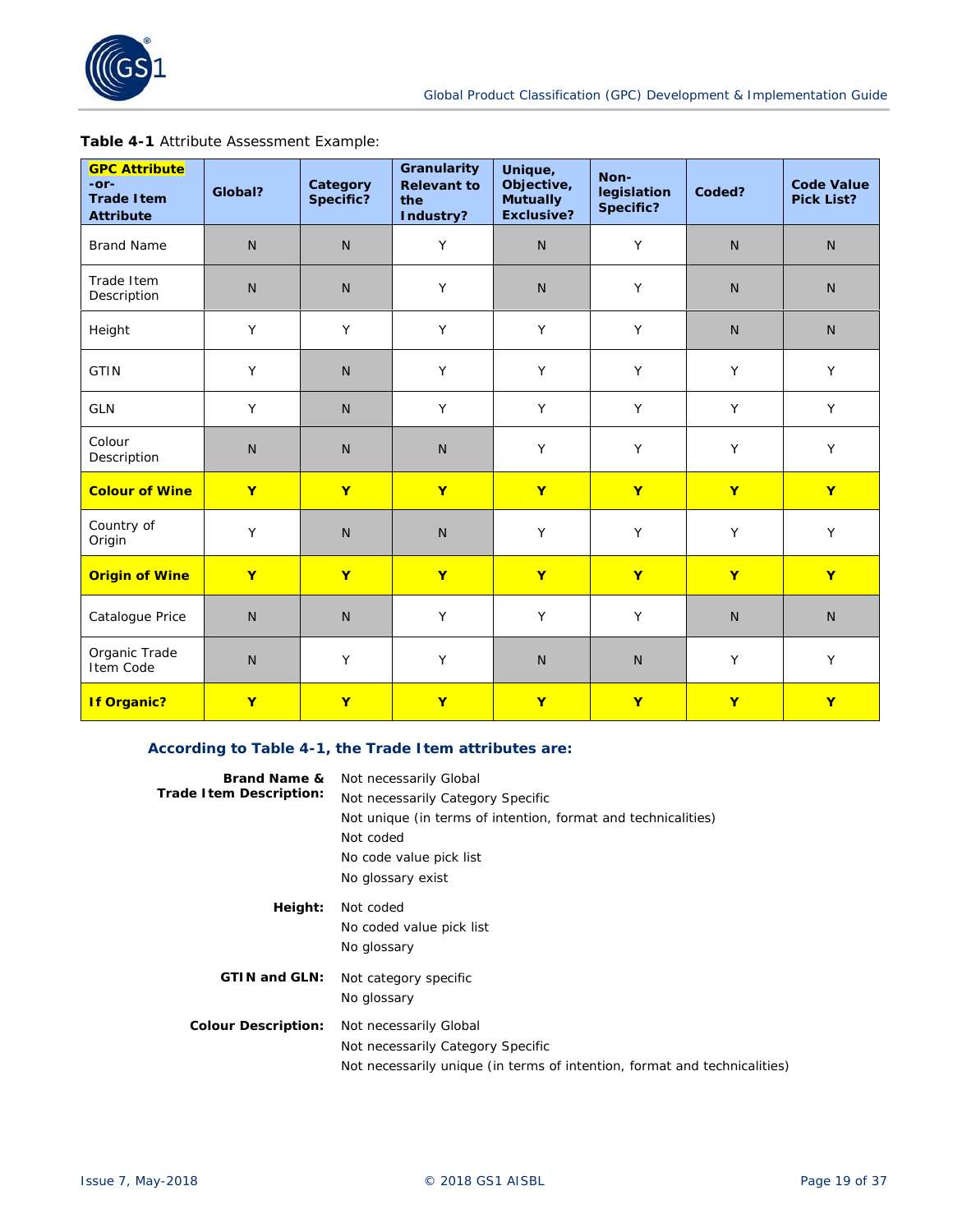

| Not necessarily Global                                        |  |  |  |  |  |
|---------------------------------------------------------------|--|--|--|--|--|
| Not necessarily Category Specific                             |  |  |  |  |  |
| Not unique (in terms of intention, format and technicalities) |  |  |  |  |  |
| Not coded                                                     |  |  |  |  |  |
| No code value pick list                                       |  |  |  |  |  |
| No glossary exist                                             |  |  |  |  |  |
| Not necessarily Global                                        |  |  |  |  |  |
| Not necessarily Category Specific                             |  |  |  |  |  |
| Not coded                                                     |  |  |  |  |  |
| No code value pick list                                       |  |  |  |  |  |
| No glossary                                                   |  |  |  |  |  |
| Not necessarily Global                                        |  |  |  |  |  |
| Not unique (in terms of intention, format and technicalities) |  |  |  |  |  |
| It can be legislation specific                                |  |  |  |  |  |
| No glossary                                                   |  |  |  |  |  |
|                                                               |  |  |  |  |  |

#### **According to Table 4-1, the GPC Brick Attributes are:**

| <b>Colour of Wine</b> Global |                                                                                                |  |  |  |  |  |
|------------------------------|------------------------------------------------------------------------------------------------|--|--|--|--|--|
|                              | <b>Origin of Wine</b> Category Specific                                                        |  |  |  |  |  |
| If Organic                   | Granularity Relevant to the Industry                                                           |  |  |  |  |  |
|                              | Unique (in terms of intention, format and technicalities), objective and<br>mutually exclusive |  |  |  |  |  |
| Non-legislation specific     |                                                                                                |  |  |  |  |  |
|                              | Coded with 8-digit non-negative integer codes                                                  |  |  |  |  |  |
|                              | They all have 8-digit non-negative integer coded value pick list                               |  |  |  |  |  |
|                              | Contentious terms of words used based upon a glossary                                          |  |  |  |  |  |

# **4.2 Rules for GPC Database**

#### **4.2.1 Schema Structure**

The GPC schema is structured in a hierarchical format where the higher levels have control or precedence over the lower levels. Hierarchical structures are a one-to-many relationships; each level having one or more levels below it except the lowest level. Conversely, lower levels are aggregated into the level above.

The GPC schema has 4 levels in its hierarchy (Segment, Family, Class and Brick) providing a coherent, logical and intuitive grouping that can be used to classify comparable products in a global environment. Each level is governed by business rules and/or principles and is intended to aid search functionality by using standard naming conventions, non-culturally biased terms and spellings and ensuring unique placement of products within the schema. Each node within the schema is designated with a Code and Description pair. The Code provides a unique reference while the Description aids human readability. Either the Code or Description can be used for searching, filtering or referencing.

The lowest level in the hierarchy, a Brick, has a level beneath it called a Brick Attribute to which Brick Attribute Values are allocated. Brick Attributes or Values are not included in the hierarchy, as they cannot be aggregated to higher levels. Brick Attributes are only relevant to the Brick they are assigned to. Brick Attribute Values are only relevant to the Brick Attribute they are assigned to.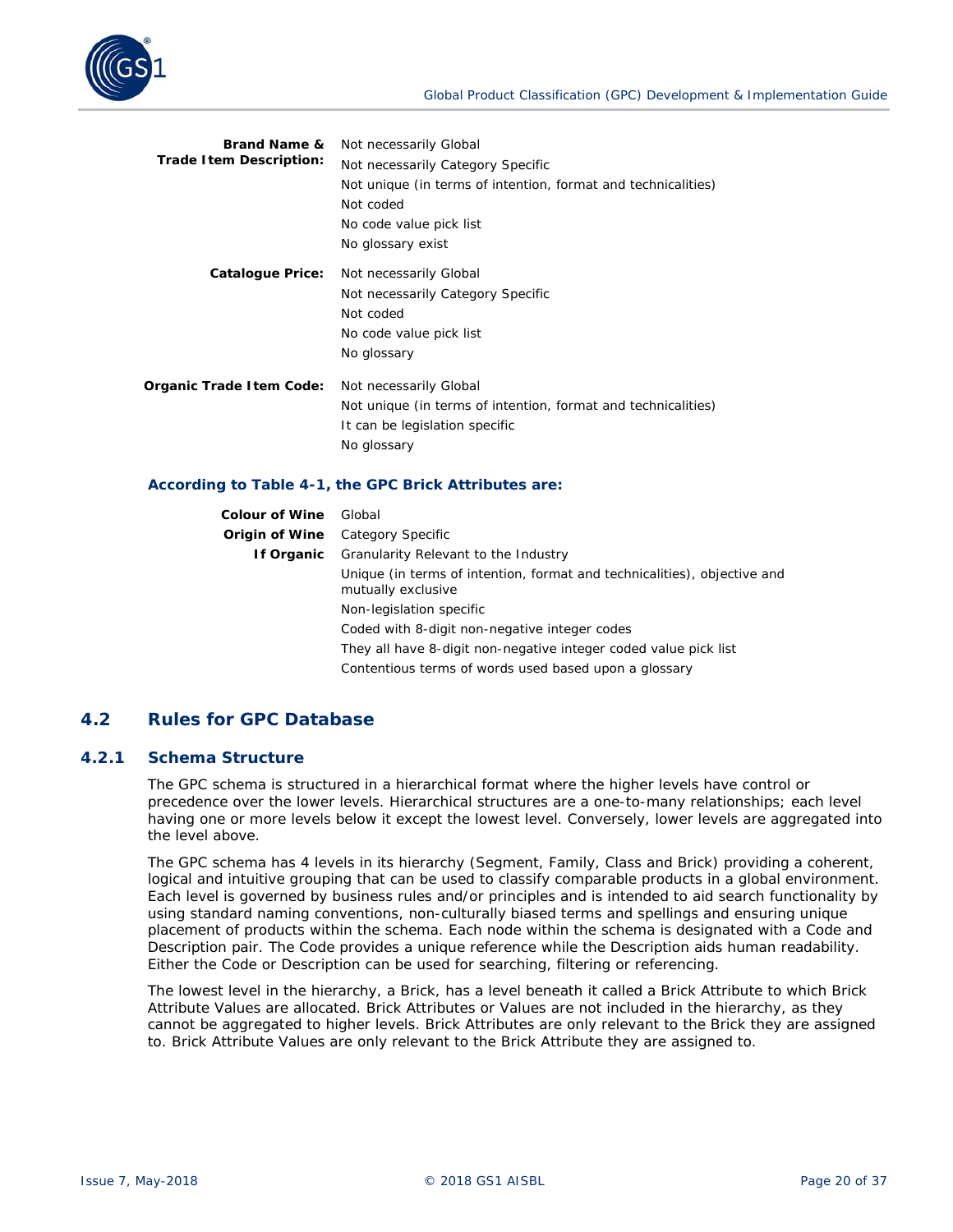

#### **Figure 4-3** Brick Attribute Example

| S(1)         |                 |              |         |              |              |       |       |       |       |       | S(n)  |                                                                                                         |       |       |       |  |
|--------------|-----------------|--------------|---------|--------------|--------------|-------|-------|-------|-------|-------|-------|---------------------------------------------------------------------------------------------------------|-------|-------|-------|--|
| F(1)         |                 |              |         |              |              |       | F(n)  |       |       |       |       |                                                                                                         |       |       |       |  |
| C(1)<br>C(n) |                 |              |         |              | C(1)<br>C(n) |       |       |       |       |       |       |                                                                                                         |       |       |       |  |
| B(1)<br>B(n) |                 | B(n)<br>B(1) |         | B(n)<br>B(1) |              | B(1)  |       | B(n)  |       |       |       |                                                                                                         |       |       |       |  |
| BA(1)        | BA(n)           | BA(1)        | BA(n)   | BA(1)        | BA(n)        | BA(1) | BA(n) | BA(1) | BA(n) | BA(1) | BA(n) | BA(1)                                                                                                   | BA(n) | BA(1) | BA(n) |  |
|              | BAV(1n) BAV(1n) | BAV(1n)      | BAV(1n) |              |              |       |       |       |       |       |       | BAV(1n) BAV(1n) BAV(1n) BAV(1n) BAV(1n) BAV(1n) BAV(1n) BAV(1n) BAV(1n) BAV(1n) BAV(1n) BAV(1n) BAV(1n) |       |       |       |  |

 $S =$  Segment,  $F =$  Family,  $C =$  Class,  $B =$  Brick,  $BA =$  Brick Attribute, BAV = Brick Attribute Value

# **4.2.2 Hierarchies**

In order to understand the definitions for each level it is necessary to begin with Brick Attributes and then understand how these relate to the lowest level of the hierarchical structure, the Brick.

Brick Attribute and Brick Attribute Values – Classification is a structured method of assigning category (product group) information detail to items contained within a Brick. Each Brick Attribute is designed to represent a particular category feature of the products assigned to the same Brick. Brick Attribute may be assigned to more than one Brick. Each Brick Attribute will have a set of unique, objective and mutually exclusive Brick Attribute Values associated with it.

- **Brick** The fourth, lowest and most detailed level of the hierarchy is a logical grouping of similar products that conform to the Brick business rules. A Brick code is a classification key which contains a group of products that; serve a common purpose; are processed to similar methods; are used and applied in a similar manner; are of a similar form and material and, as far as practical, contain products that can be characterised by the same set of Brick Attributes relevant to the product. Thus, very specific groupings of products can be identified by the combination of a Brick and a collection of Brick Attributes with specific Brick Attribute Values.
- **Class** The third level of the hierarchy is a logical grouping of Bricks sharing similar characteristics. The Bricks contained in a Class are a logical and coherent aggregation.
- **Family** The second level of the hierarchy is a logical grouping of Classes sharing similar characteristics. The Classes contained in a Family are a logical and coherent aggregation.
- **Begment** The first and highest level of the hierarchy is a logical grouping of Families sharing similar characteristics The Families contained in a Segment are a logical and coherent aggregation.

Very specific groupings of products can thus be identified by the combination of a Brick and a collection of Brick Attributes with specific Brick Attribute Values. For example, the grouping of products in *[Figure](#page-24-0)  [4-4](#page-24-0)* is quite different to the grouping of products in *[Figure 4-5](#page-25-0)*, yet both can be aggregated into the same Class, Family, and Segment.

| <b>Segment</b>                          | Food/Beverage/Tobacco       |                                                  |                     |            |                            |                    |                             |
|-----------------------------------------|-----------------------------|--------------------------------------------------|---------------------|------------|----------------------------|--------------------|-----------------------------|
| <b>Family</b>                           |                             | <b>Beverages</b>                                 |                     |            |                            |                    |                             |
| <b>Class</b>                            |                             | Coffee/Tea/Substitutes                           |                     |            |                            |                    |                             |
| <b>Brick</b>                            |                             | Coffee – Instant or Coffee Substitutes – Instant |                     |            |                            |                    |                             |
| <b>Brick Attribute</b>                  | <b>Botanical</b><br>Variety | Formation                                        | ١f<br>Decaffeinated | If Organic | Origin of<br>Coffee        | Roast of<br>Coffee | Type of<br>Creamer/Whitener |
| <b>Brick Attribute</b><br><b>Values</b> | <b>CHICORY</b>              | <b>GRANULES</b>                                  | <b>NO</b>           | <b>NO</b>  | <b>COLUMBIA</b><br>- HUILA | <b>DARK</b>        | <b>NONE</b>                 |

#### **Figure 4-4** Product Grouping (Example 1)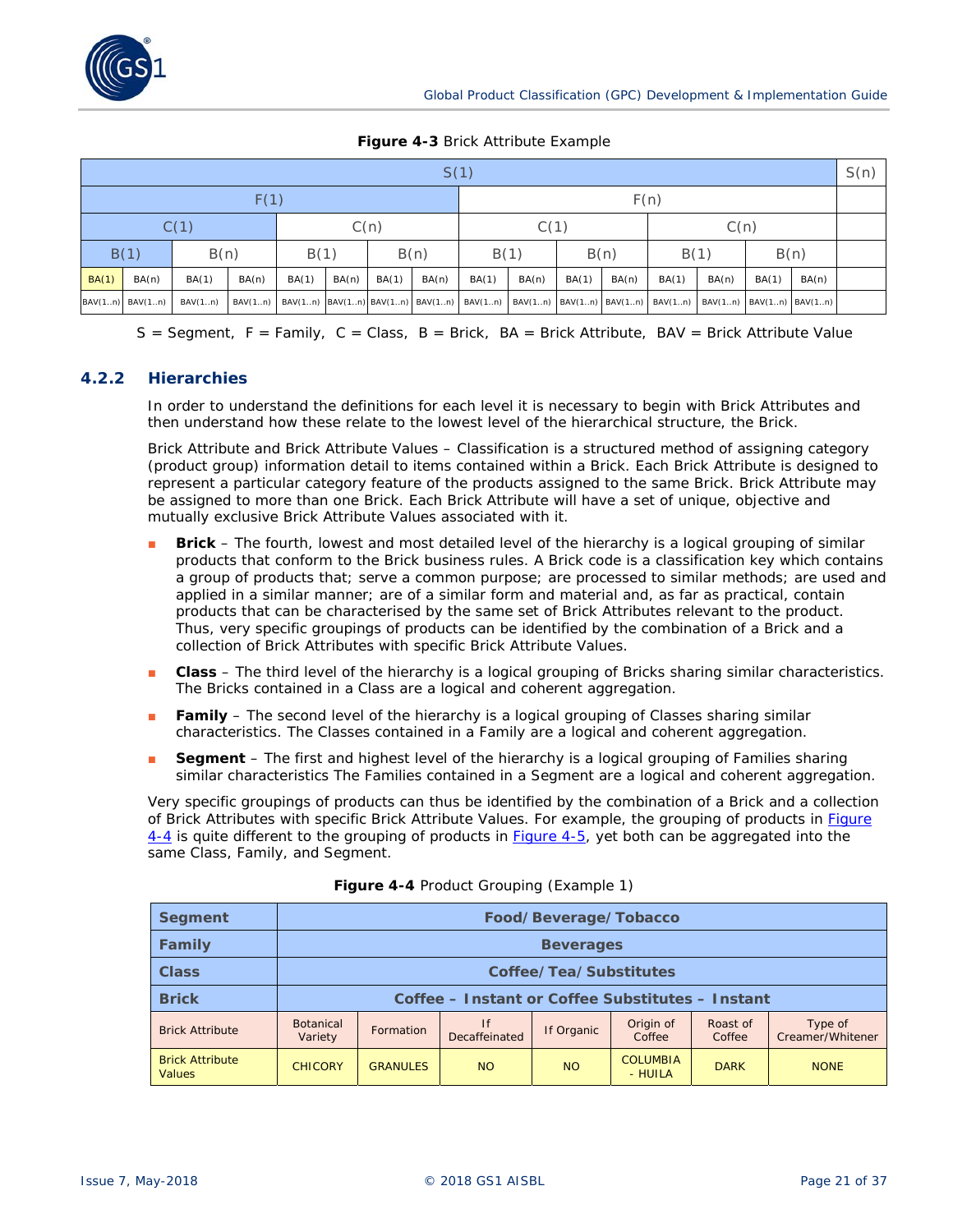

| <b>Segment</b>                          | Food/Beverage/Tobacco                            |                        |                     |            |                                |                             |                             |
|-----------------------------------------|--------------------------------------------------|------------------------|---------------------|------------|--------------------------------|-----------------------------|-----------------------------|
| Family                                  |                                                  | <b>Beverages</b>       |                     |            |                                |                             |                             |
| <b>Class</b>                            |                                                  | Coffee/Tea/Substitutes |                     |            |                                |                             |                             |
| <b>Brick</b>                            | Coffee – Instant or Coffee Substitutes – Instant |                        |                     |            |                                |                             |                             |
| <b>Brick Attribute</b>                  | <b>Botanical</b><br>Variety                      | Formation              | If<br>Decaffeinated | If Organic | Origin of<br>Coffee            | Roast of<br>Coffee          | Type of<br>Creamer/Whitener |
| <b>Brick Attribute</b><br><b>Values</b> | ARABICA                                          | <b>GRANULES</b>        | <b>YES</b>          | <b>NO</b>  | $KENY -$<br><b>MOUNT KENYA</b> | <b>UNROAST</b><br><b>ED</b> | <b>NONE</b>                 |

#### **Figure 4-5** Product Grouping (Example 2)

In a different example, Beer may be considered a "Beverage" and therefore found in the *Beverages* Family, but it is quite different than Coffee. Therefore, all types of Beer are grouped in a *Beer* Brick, which will be aggregated with other Alcoholic Beverages (such as Cider and Perry), into the *Alcoholic Beverages* Class.

### **4.2.3 Brick Attribute and Brick Attribute Value Assumptions**

Every Brick Attribute has an associated Brick Attribute Value list. Brick Attribute and Brick Attribute Values should be considered as a bonded pair. For every Brick Attribute a Brick Attribute Value is required to complete the pairing. Therefore, Brick Attribute Value lists must accommodate a wide coverage of possibilities. However, in some cases it may not be possible to complete a confirmed or exact Attribute/Value pairing. For this reason, two special Brick Attribute Values are commonly assigned to every Brick Attribute to ensure an appropriate Attribute /Value pairing can be completed.

**Brick Attribute Value UNCLASSIFIED** – This term indicates that it is possible to code a more specific Value for the Brick Attribute but at the time of classification an appropriate value from the values list could not be selected. If a user cannot identify a value to make the Attribute/Value pairing specific and correct to the product being classified, the user may code this value instead of coding a potentially incorrect value. The use of this Brick Attribute Value also suggests it may change in the future once the information required to select a more specific value becomes available. Initial attempts at coding Brick Attribute's may use this Brick Attribute Value until greater certainty about specific values is obtained. It should generally be used as a last resort.

Short definition: Describes those products which cannot be assigned a specific Brick Attribute Value for a specific Brick Attribute, as the appropriate value is not present in the code list.

**Brick Attribute Value UNIDENTIFIED** – This term is used to describe those products which cannot be assigned an attribute value for a specific attribute type, as the information required to do this is not present or obtainable, or cannot be determined given the existing product information.

Short definition: Describes those products that cannot be further classified at a more granular level that is required to identify a specific Attribute Value for an Attribute Type.

#### **Example**

*[Figure 4-6](#page-26-0)* identifies a Brick used to classify Instant Coffee. Generally, it is possible to identify a specific Brick Attribute Value for the Brick Attribute "Formation." However, in this example the user selected UNIDENTIFIED until information comes to hand that enables the user to make a correct and specific selection. This suggests that at a future time the user will reclassify the item with a more specific value from the existing code list, perhaps GRANULES. The user has selected UNCLASSIFIED for the Brick Attributes "Type of Creamer/Whitener" as classification is not possible because no creamer or whitener is present.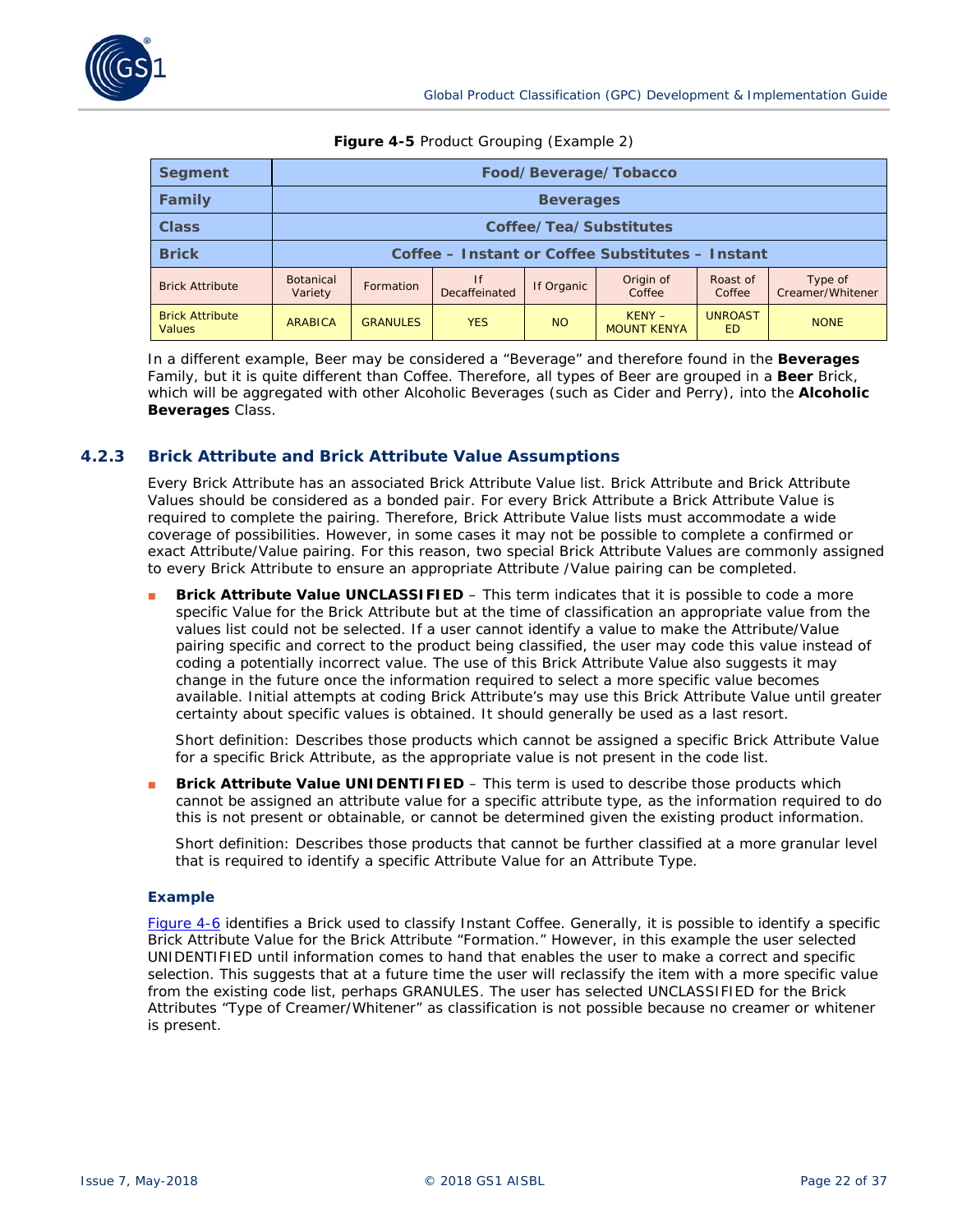

| <b>Segment</b>                          |                             | Food/Beverage/Tobacco                            |                     |               |                                |                    |                             |
|-----------------------------------------|-----------------------------|--------------------------------------------------|---------------------|---------------|--------------------------------|--------------------|-----------------------------|
| <b>Family</b>                           |                             | <b>Beverages</b>                                 |                     |               |                                |                    |                             |
| <b>Class</b>                            |                             | Coffee/Tea/Substitutes                           |                     |               |                                |                    |                             |
| <b>Brick</b>                            |                             | Coffee - Instant or Coffee Substitutes - Instant |                     |               |                                |                    |                             |
| <b>Brick Attribute</b>                  | <b>Botanical</b><br>Variety | Formation                                        | If<br>Decaffeinated | If<br>Organic | Origin of<br>Coffee            | Roast of<br>Coffee | Type of<br>Creamer/Whitener |
| <b>Brick Attribute</b><br><b>Values</b> | ARABICA                     | <b>UNIDENTIFIED</b>                              | <b>YES</b>          | <b>NO</b>     | $KENY -$<br><b>MOUNT KENYA</b> | <b>UNROASTED</b>   | <b>UNCLASSIFIED</b>         |

# **Figure 4-6** Brick used to classify Instant Coffee

# **4.3 Rules for GPC Titles**

| Rule                           | <b>Description</b>                                                                                                                                                                                                                                             |
|--------------------------------|----------------------------------------------------------------------------------------------------------------------------------------------------------------------------------------------------------------------------------------------------------------|
| Structure/Word order:          | • The title should be constructed with "blocks" of words in their plural form to help define a group of<br>products e.g. Bread or Treatments                                                                                                                   |
|                                | The title should be constructed using nouns, verbs and adjectives<br>٠                                                                                                                                                                                         |
|                                | Priority words should be nouns naming the product type (1 "block" of priority words is recommended)<br>п                                                                                                                                                       |
|                                | Qualifier words should be verbs and adjectives providing further descriptive breakdown of the<br>product type, such as: Usage, Application, Form, Method of Storage, or Powered / Non Powered.<br>There should be a maximum of three blocks of qualifier words |
|                                | Abbreviations should be avoided                                                                                                                                                                                                                                |
|                                | All words should be defined in UK English                                                                                                                                                                                                                      |
|                                | Each priority or qualifier word should start with a capital letter<br>ш                                                                                                                                                                                        |
|                                | Priority or qualifier words should be in alphabetical listing where relevant<br>п                                                                                                                                                                              |
|                                | Each word should be descriptive as possible to aid search and browse                                                                                                                                                                                           |
| Separating blocks of<br>words: | Use the hyphen "-" or ASCII character code 150 to split priority words from qualifier words e.g.<br>$block2 - block$                                                                                                                                           |
|                                | There should be a space before and after the hyphen to differentiate between normal hyphenated<br>words                                                                                                                                                        |
|                                | The short hyphen/dash (as used in normally hyphenated words) should not be used "-" or ASCII<br>character code 45                                                                                                                                              |
|                                | The long hyphen should not be used "-" or ASCII character code 151                                                                                                                                                                                             |
|                                | If there are 3 qualifiers use another hyphen to split the first qualifier from the second qualifier e.g.<br>block1 - block2 - block3 (block4)                                                                                                                  |
|                                | If there are 2 qualifiers use the curved bracket/parentheses "("and")" or ASCII character code 40 and<br>41 to split the first qualifier from the second qualifier e.g. block1 - block2 (block3)                                                               |
|                                | There should be a space before the opening bracket                                                                                                                                                                                                             |
|                                | There should always be an opening bracket and a closing bracket                                                                                                                                                                                                |
|                                | There should be no spaces between the brackets and words contained                                                                                                                                                                                             |
|                                | The angle brackets "<", ">"or ASCII character codes 60 and 62 should not be used                                                                                                                                                                               |
|                                | The square brackets "[", "]", or ASCII character codes 91 and 93 should not be used                                                                                                                                                                            |
|                                | The braces brackets "{", "}" or ASCII character codes 123 and 125 should not be used                                                                                                                                                                           |
|                                | <b>Exceptions:</b>                                                                                                                                                                                                                                             |
|                                | Frozen, Perishable and Shelf Stable qualifier should always appear in brackets e.g.<br>Sandwiches/Filled Rolls/Wraps (Frozen)                                                                                                                                  |
|                                | Powered or Non Powered qualifier should always appear in brackets e.g. Air Fresheners (Non<br>Powered)                                                                                                                                                         |
|                                | Disposable or Non Disposable qualifier should always appear in brackets e.g. Baby Diapers<br>(Disposable)                                                                                                                                                      |
|                                | Segment qualifiers should always appear in brackets e.g. Seat Cushions (Automotive)                                                                                                                                                                            |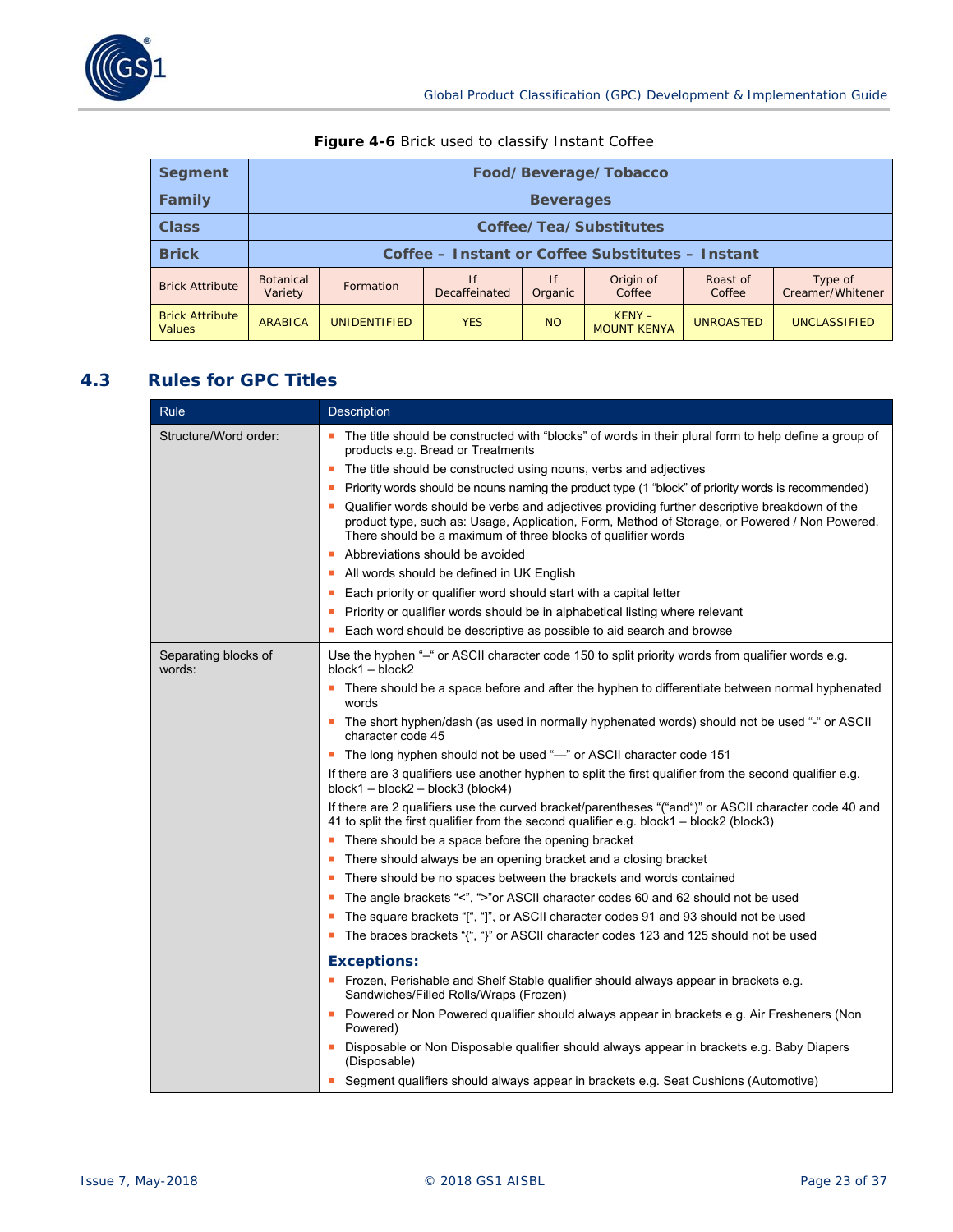

| Rule                                                               | <b>Description</b>                                                                                                                                                                                                                                                                                                                                                                                                                                                                                 |
|--------------------------------------------------------------------|----------------------------------------------------------------------------------------------------------------------------------------------------------------------------------------------------------------------------------------------------------------------------------------------------------------------------------------------------------------------------------------------------------------------------------------------------------------------------------------------------|
| The forward oblique "/"<br>should be used to<br>connect/link words | The purpose of the oblique is to indicate an "and" and an "and/or" link<br>There should be no spaces on either side of the oblique<br>The backward oblique "\" should not be used<br>٠<br>The ampersand "&" should not be used<br>п<br>The comma "," should not be used<br>п                                                                                                                                                                                                                       |
| Abbreviations should be<br>avoided – however when<br>required:     | Abbreviations should not use the period (.) or ASCII character code 46 to separate or end<br>abbreviations<br>All letters contained in the abbreviation should be Upper case<br>There should be no spaces in the abbreviation e.g. LED<br>ш                                                                                                                                                                                                                                                        |
| Normal Hyphen usage                                                | The short hyphen/dash "-" or ASCII character code 45 should be used<br>ш<br>There should be no space on either side of the hyphen<br>п<br>Words before the hyphen should start with an upper case letter<br>Words after the hyphen should start with a lower case letter e.g. In-car<br>٠                                                                                                                                                                                                          |
| Prefixes                                                           | ■ Words prefixed with "Anti", "Pre" or "Post" should use a hyphen. The word following the hyphen<br>should begin with a lower case letter e.g. Pre-recorded<br>Words prefixed with "Non" should not use a hyphen. The words should be separated by a space<br>and each word should begin with a capital letter e.g. Non Bound                                                                                                                                                                      |
| Symbols                                                            | Only the symbols defined in the above rules are permitted for use. All other symbols are not<br>permitted e.g. "!", "?", "£", "\$", "%", "*" etc. The following ASCII character codes are not permitted:<br>33 through 39<br>42 through 46<br>ш<br>58 through 64<br>п<br>91 through 96<br>123 through 149<br>п<br>151 through 255<br>٠                                                                                                                                                             |
| Other titles                                                       | The Brick title should be a construct of the Brick priority word(s) with the word "Other" appended<br>ш<br>The appendix should have no separator e.g. First Aid Other<br>ш<br><b>Note:</b> These Bricks may be removed at a later date                                                                                                                                                                                                                                                             |
| <b>Variety Pack titles</b>                                         | The Brick title should be a construct of the Class title with the words "Variety Packs" appended<br>The appendix should have no separator. As "Variety Packs" can occur in higher levels of the<br>hierarchy (e.g. Class, Family, Segment) it is desirable to not have any symbols present in the<br>titles at these levels.<br>• When the Class title already has the words "Variety Packs" appended then the Brick title will be<br>the same as the Class title e.g. Door Hardware Variety Packs |
| Accessories /<br><b>Replacement Parts</b>                          | ■ The Brick title should be a construct of the Class title with the words "Accessories/Replacement"<br>Parts appended<br>The appendix should use the hyphen separator e.g. Oral Hygiene - Replacement Parts                                                                                                                                                                                                                                                                                        |

# **Variety Pack Syntax**

- **1.** When the Class title does not have "Variety Pack" appended Brick title = [Class title] "Variety Packs"
- **2.** When the Class title does have "Variety Pack" appended Brick title = [Class title]
- **3.** Accessories/Replacement Parts titles Brick title = [Class title] "Accessories/Replacement Parts"
- **4.** All remaining titles refer to the Valid Formats table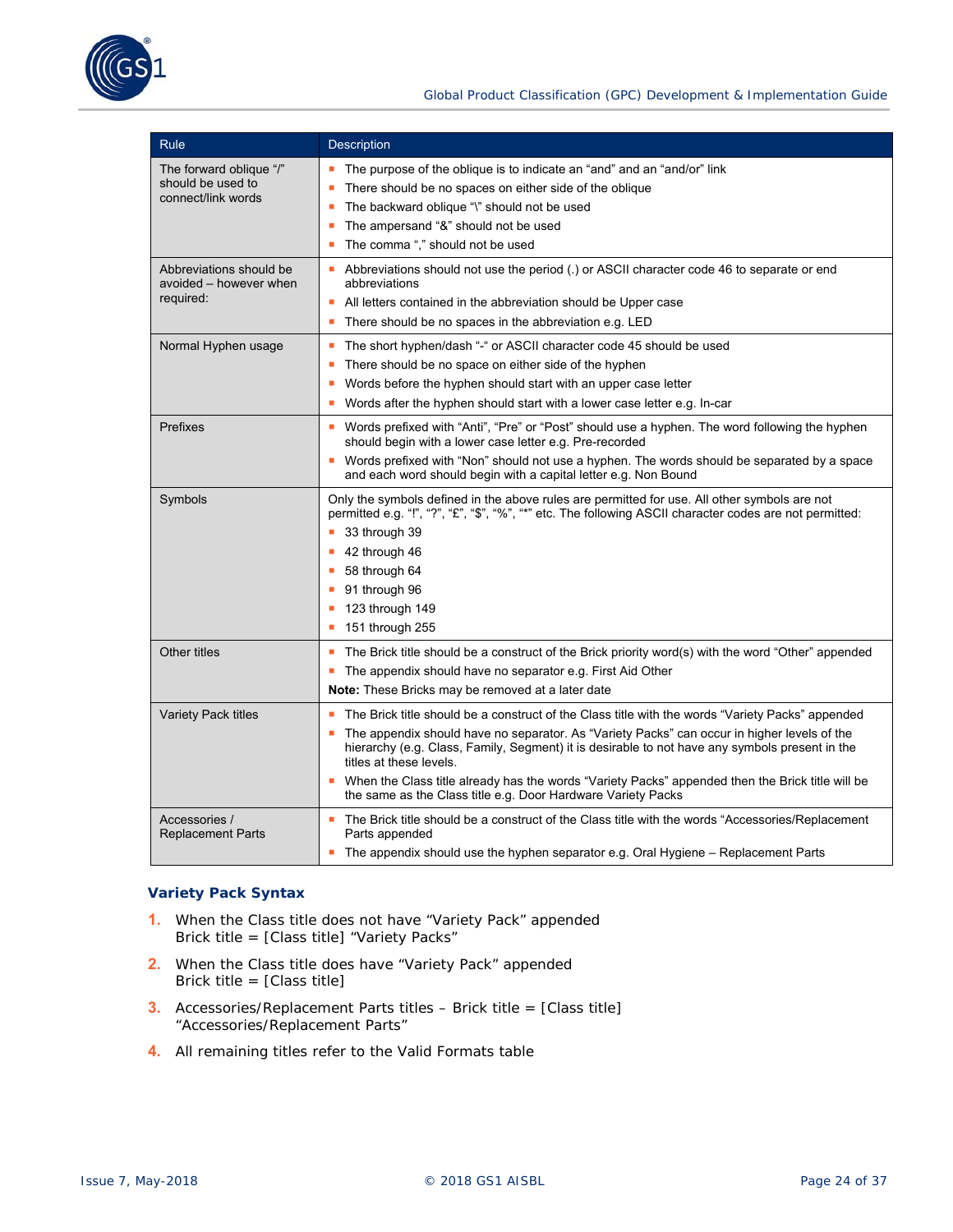<span id="page-24-0"></span>

#### **Summary of Valid Title Formats**

There are 4 valid formats (excluding the Rule exceptions):

- **1.** Priority Words
- **1.** Priority Words Qualifier words
- **2.** Priority Words Qualifier words (Qualifier words)
- **3.** Priority Words Qualifier words Qualifier words (Qualifier words)

# **4.4 Rules for GPC Codes**

This section defines the rules governing GPC codes.

| Level                 | Length | Syntax                                    | Example  |
|-----------------------|--------|-------------------------------------------|----------|
| Segment codes         |        | Two digit code followed by six zeros      | 10000000 |
| Family codes          | 8      | preceded with the Segment code            | 10200000 |
| Class codes           | 8      | preceded with the Segment and Family code | 10203000 |
| <b>Brick codes</b>    | 8      | preceded with a "1"                       | 10000123 |
| Attribute Type codes  |        | preceded with a "2"                       | 20000123 |
| Attribute Value codes |        | preceded with a "3"                       | 30000123 |

| <b>Step</b>                | Action/Description/Rule                                                                                                                                                                                                                                                                                                                                                                                            |
|----------------------------|--------------------------------------------------------------------------------------------------------------------------------------------------------------------------------------------------------------------------------------------------------------------------------------------------------------------------------------------------------------------------------------------------------------------|
| <b>Allocation</b>          | Codes are allocated sequentially at each level. The database selects the next available code for<br>the level being created. Once the parent hierarchy has been determined the database then builds<br>the complete code.                                                                                                                                                                                          |
|                            | For example, a new Class is created [40] and it is associated with a Family [20] and a Segment<br>[10]. Therefore, the complete code for the new Class can be expressed as 10204000.                                                                                                                                                                                                                               |
| <b>Level Modifications</b> | Codes are impacted by level Modifications, Additions and Deletions. Modifications fall into two<br>categories of severity; Major and Minor. Depending on the form of change an appropriate rule will<br>be applied (see below).                                                                                                                                                                                    |
| <b>Level Addition</b>      | e.g. a new Brick is added.                                                                                                                                                                                                                                                                                                                                                                                         |
|                            | The user must identify the parent hierarchy. With this information the database automatically<br>selects the next consecutive number not previously allocated from the range at the appropriate<br>level and either builds the complete code and/or formats the code as per the Format rules above.                                                                                                                |
| <b>Level Deletion</b>      | e.g. a Brick is deleted.                                                                                                                                                                                                                                                                                                                                                                                           |
|                            | The user indicates a code is to be deleted. In the database the code is flagged as "unavailable"<br>for future publications. In this way the code will never be lost and as such it cannot be reallocated.                                                                                                                                                                                                         |
| <b>Impact by Change</b>    | e.g. a Brick description is amended to correct a spelling mistake.                                                                                                                                                                                                                                                                                                                                                 |
| <b>Minor Modification</b>  | There will be no change to the code.                                                                                                                                                                                                                                                                                                                                                                               |
| <b>Impact by Change</b>    | e.g. a Brick is redefined warranting the Brick to be split.                                                                                                                                                                                                                                                                                                                                                        |
| <b>Major modification</b>  | If a level is split there are two options that could apply. The option selected is dependent on the<br>severity and impact of change.                                                                                                                                                                                                                                                                              |
|                            | A less severe example would be a Brick split into two Bricks that simply splits the products<br>contained. In this example the rule applied would be, the existing level remains (and may be<br>renamed) and new levels are added as required. The products requiring reclassification would be<br>moved to their new levels whilst leaving some of the original products in the source level.                     |
|                            | A more severe example would be new Bricks being built up from existing Bricks or parts of Bricks<br>and would require the reclassification of all of the products contained in the source Bricks. In this<br>example the rule applied would be, new levels are added as required, all products in the source<br>level are reclassified and moved leaving the source level empty, then the source level is deleted. |
|                            | Added and deleted levels would follow the Addition and Deletion rules as stated above.                                                                                                                                                                                                                                                                                                                             |
| <b>Reuse</b>               | Brick Codes are not reused. Once a code is allocated it becomes unavailable for reissue. Deleted<br>codes are not deleted from the database, but flagged as "deactivated."                                                                                                                                                                                                                                         |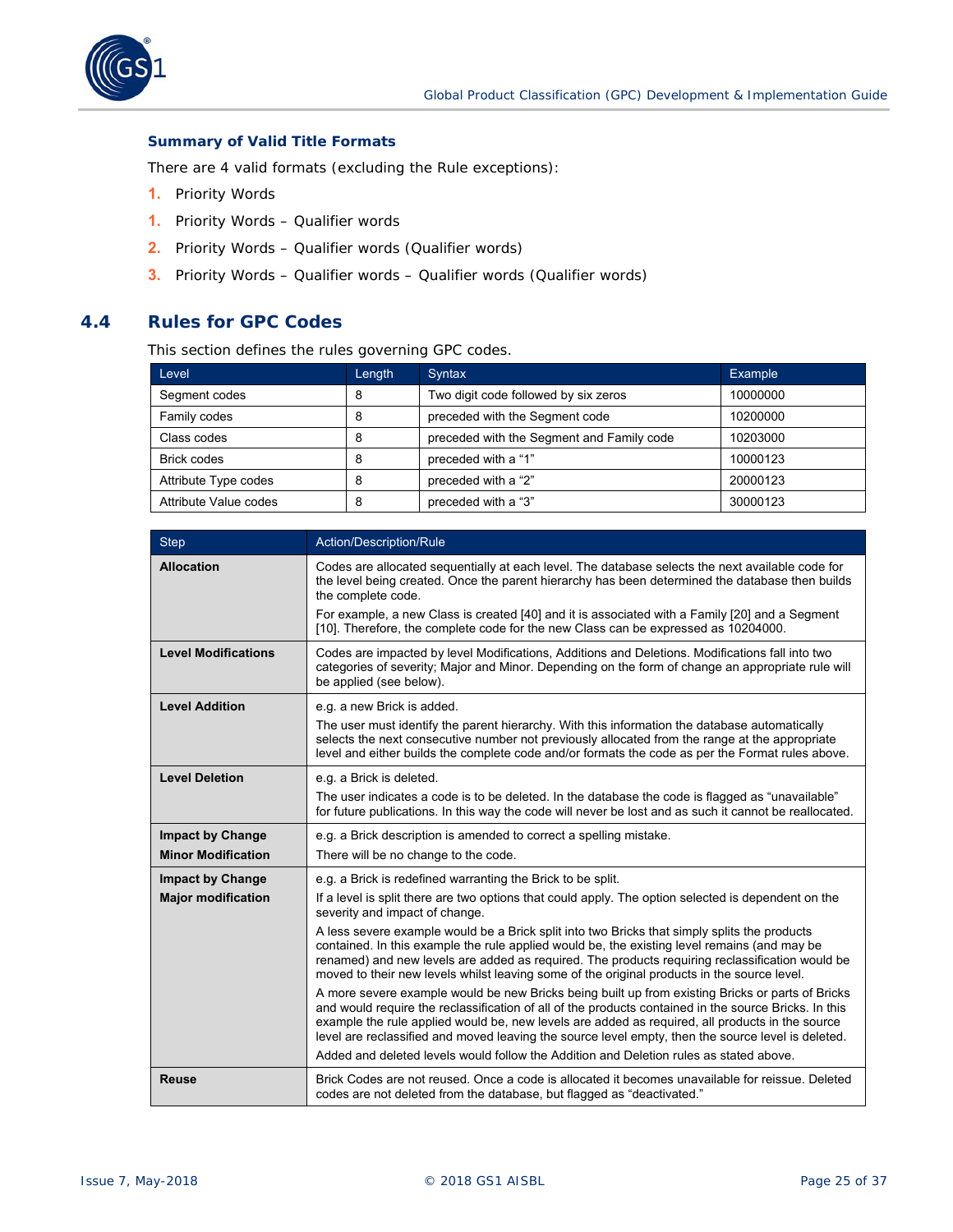<span id="page-25-0"></span>

# **4.5 Rules for Managing Redundant GPC Attributes**

A brick must, as far as is practical, contain products that can be characterised by the same set of attribute types relevant to the product. These attributes must meet the GPC attribute rules, and be part of the global standards. Where it is deemed not practical the split will be considered based on industry input.

- During the development of a schema, a collection of attributes will be identified for each brick. These attributes will conform to the attribute rules.
- During the development of a schema, the industry providing the feedback in the context of attribute redundancy may want to consider the following;
	- □ Industry need must be useable and required
	- □ Rules compliance
	- □ Size and scope consider impact such as mapping, subscriptions, etc.

A balance needs to be struck in context of the above. Ultimately, industry need takes precedence and may accept an agreeable level of attribute redundancy.

When making this decision the industry may want to consider the type of attributes that could be used in order to prevent a change to the schema:

- **Boolean** attributes can provide absolute clarity without adversely impacting the brick definition. For example: 'Yes/No' or in other words 'it is' or 'it isn't.' There is no 'in between' and there is no ambiguity.
- Non-Boolean attributes may not provide absolute clarity and therefore may be more applicable in a more granular brick.

This industry should consider the impact of defining bricks at a more granular level in an attempt to eliminate attribute redundancy. The industry should remember the GPC Principle that "the number of bricks should be manageable."

#### **For Example:**

A singular brick titled 'Clothing' has an attribute titled 'If Maternity". Obviously this attribute is not applicable to Men's clothing. There are two options for resolution:

**Option 1:** Accept the status quo recognising that for every piece of clothing the attribute 'If Maternity' must have a value of 'Yes' or 'No.'

In this option every piece of non-women's clothing would be coded with the value 'No.' There is no doubt or confusion when assigning the value as it is either 'Yes' or 'No.'

The schema remains smaller in scope and can be easily understood and applied in the industry.

- **Option 2:** Split the singular brick 'Clothing' into the various alternatives to ensure attribute clarity. Possibilities are;
	- □ 'Clothing Women's'
	- □ 'Clothing Men's'
	- □ 'Clothing Unisex'
	- □ Others?

In this option the collections of attributes would have to be re-assessed for each new brick and in this instance 'If Maternity' would only be applied to 'Clothing Women's.' The likelihood is that most of the attributes will essentially be the same across the bricks.

The schema has increased in scope and complexity as now only certain attribute are applicable to certain bricks, but absolute clarity may be achieved.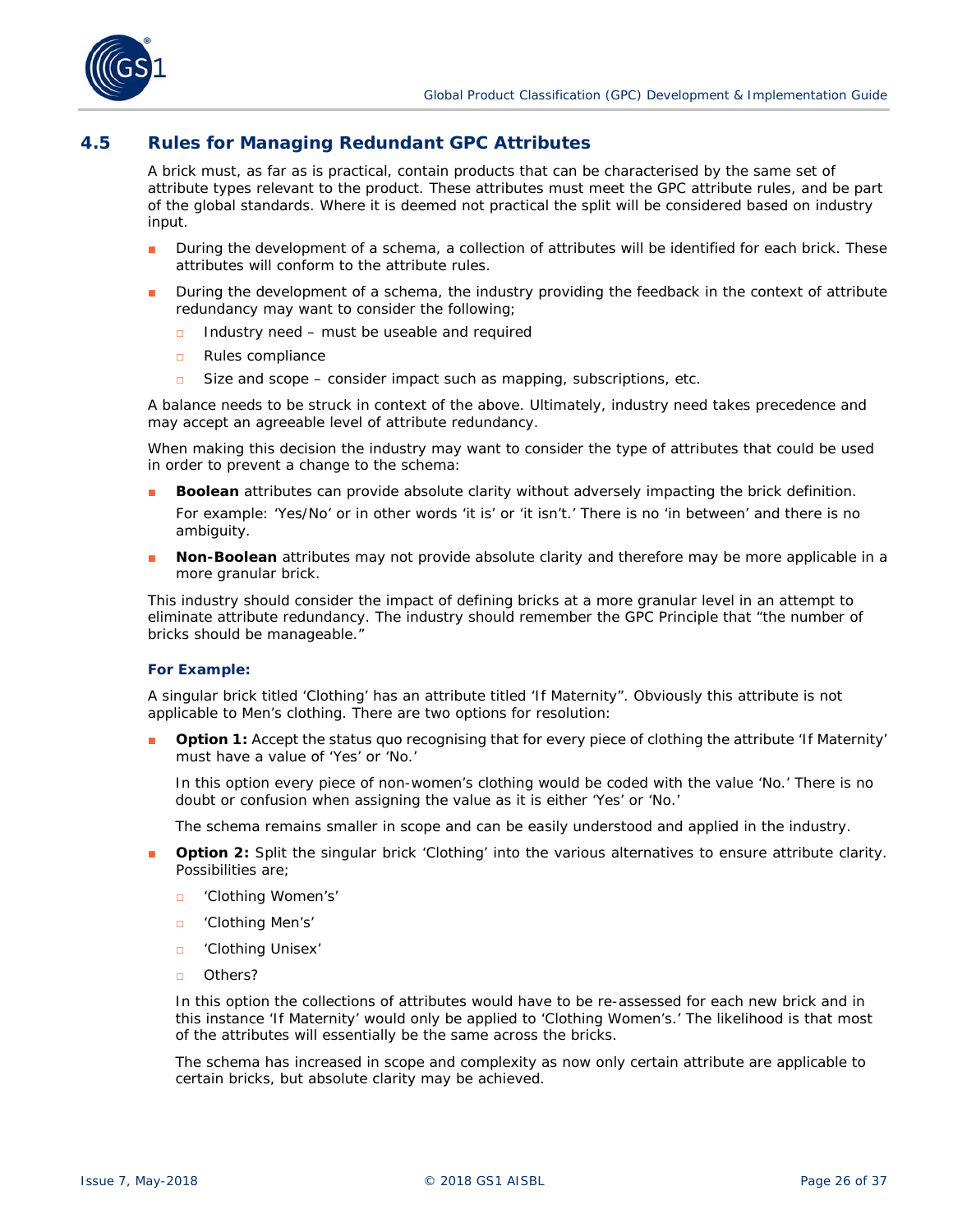<span id="page-26-0"></span>

# **4.6 Rules for Managing Contested GPC Hierarchies**

The parentage of a Brick can become contested when more than one parent hierarchy is possible. This may become apparent during development of a sector or through evolution of the products contained within the Brick. Anyone can alert the GPC Standards Management Group (SMG) to a contested hierarchy.

The GPC SMG investigates how the contested Brick should be weighted in terms of primary application (e.g.: place the Brick Shoeshine in the Footwear hierarchy instead of the Homecare hierarchy).

All contesting the Brick hierarchy must agree with the primary application.

| Segment      | Homecare | Automotive |
|--------------|----------|------------|
| Family       | .        | .          |
| <b>Class</b> | $\cdots$ | $\cdots$   |
| <b>Brick</b> | Widgets  | Widgets    |
| <b>Usage</b> | 20%      | 80%        |

In this example it has been agreed Widgets are predominantly used and searched for in the Automotive hierarchy. Therefore the Automotive hierarchy assumes ownership of the Brick Widgets.

If the primary application becomes not practical or consensual agreement cannot be reached, it may be possible to separate it into a Cross hierarchy e.g. Cross Segment, Cross Family, Cross Class, 'Widgets' as a Brick to be used across categories.

In this instance, the GPC SMG needs to provide their decision and sign off.

| Segment      | Homecare        | Automotive      | <b>Cross Segment</b> |
|--------------|-----------------|-----------------|----------------------|
| Family       | .               | .               | .                    |
| <b>Class</b> | .               | .               | .                    |
| <b>Brick</b> | Widgets removed | Widgets removed | Widgets              |
| <b>Usage</b> |                 |                 | 100%                 |

In this example it has been suggested Widgets are removed from both Homecare and Automotive hierarchies and placed in a Cross Segment hierarchy.

The Service Provider prepares supporting documents with assistance from the Sub Group members including the discussion around primary application and a recommendation.

The GPC SMG assesses the documentation and recommendation and provides sign off advocating one of the two possible solutions;

- **1.** Designate a primary application and associated hierarchy or
- **2.** Provide consent to include the disputed Brick into a new or existing Cross Segment hierarchy.

The decision of the GPC SMG is documented and distributed between the Sub Groups by the Service Provider. Impacted GPC Sub Teams implement the decision of GPC SMG accordingly.

# **4.7 Rules for GPC Prepared/Processed Classification**

The rationale for determining if products are prepared or processed depends on whether they have undergone a significant change in terms of physical state prior to sale through a manufacturing process that may include cooking, drying, reforming (ground), curing, and combination with additional ingredients.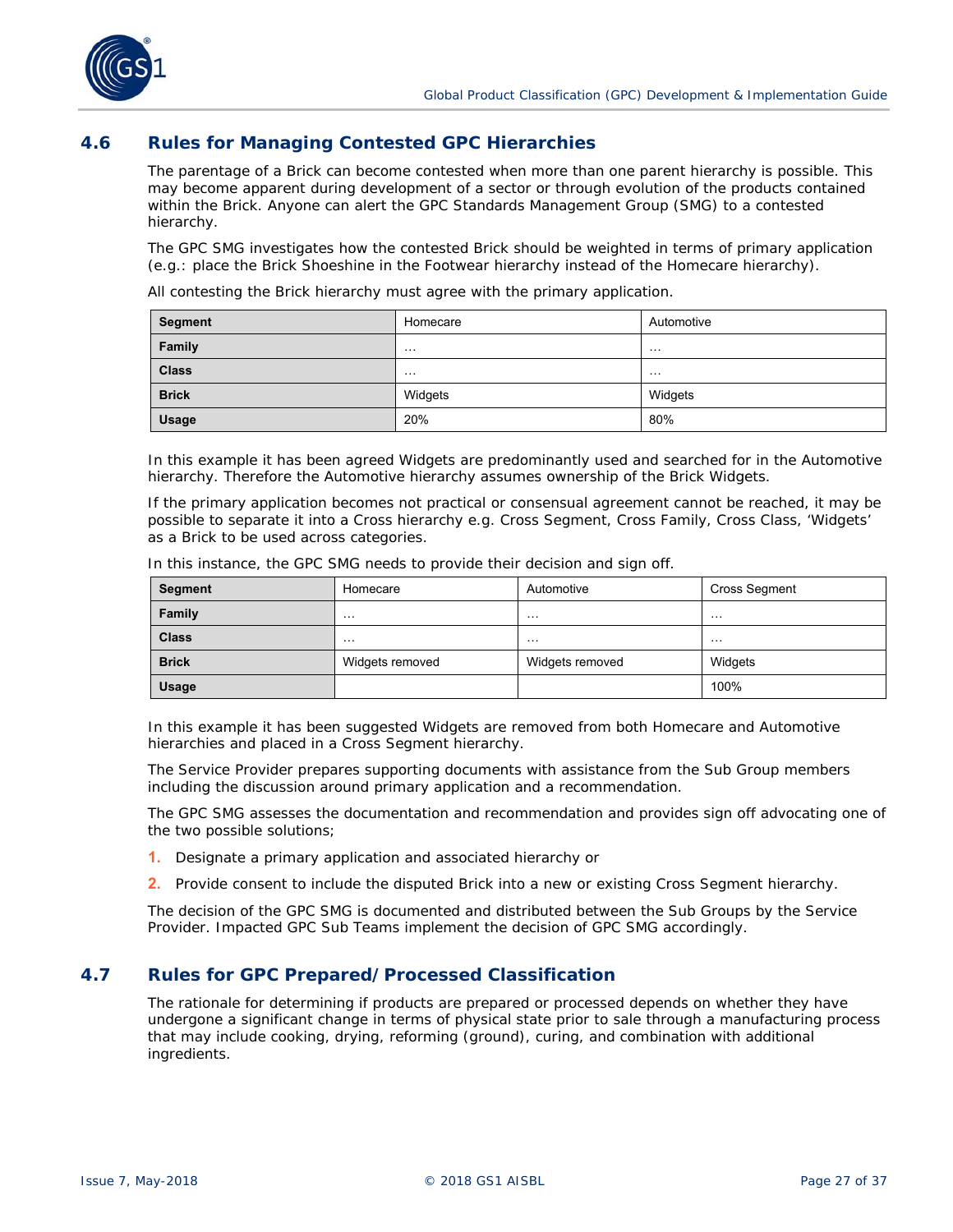

# **4.7.1 Prepared and Processed Products**

#### **Any product that has been:**

- **Cooked** process of preparation through heating
- **Dried** process of removal of moisture required for bacterial growth, usually via evaporation
- **Reformed** process whereby the product has been made into another shape e.g. a burger constructed of ground beef.
- **Bubban Smoked** process of exposure for long periods of time to the smoke from a (usually wood) fire. Includes hot and cold smoking.
- **Salted/Curing** process of curing through reduction of water using salt, sugar or a combination of both, or soaking in a curing solution consisting of water, salt and/or nitrate and/or sugar.
- **Added Ingredients** Products that have the additional ingredients other than a sauce or seasonings, i.e. vegetables, rice, pasta, etc. These would be classified within the 'Grain Based Products', 'Dough Based Products' & 'Vegetable Based Products'.

**Note:** Although most products that are raw will be unprocessed, raw products that are ground and reformed (i.e. ground or minced beef) are classified as processed and prepared. Also note that products which have not been subject to any manufacturing process other than being boned, sliced, or diced are classified as Unprepared/Unprocessed

#### **Examples, by family, of typical prepared/processed products are:**

- **Fruit** –stewed apples, dried apricots, etc.
- Vegetables -roasted vegetables, dried onion, canned plum tomatoes (have been cooked), etc.
- **Meat, Poultry & Game** –roasted chicken breast, cooked beef in a red wine sauce,
- **Fish** –tuna steak in brine (as it has been cooked), dried cod, fish fingers (must be reformed), sushi (as it has been smoked) etc.
- **Shellfish** –cooked shrimps, boiled lobster, crab in brine, etc.
- **Nuts & Seeds** –roasted hazelnuts, salted peanuts, dried walnuts etc.
- Aquatic Invertebrates -sautéed squid, fried octopus, etc.
- **Aquatic Plants** –dried seaweed, cooked carrageen moss,

#### **4.7.2 Unprepared & Unprocessed**

The rationale for determining if products are unprepared and unprocessed depends on whether they are sold in their natural state or have undergone only rudimentary change; e.g. cleaned, trimmed, chopped, peeled or immersed in its own natural juice or water. These products can have the addition of flavouring, which does not alter its natural state, e.g. herbs, spices, seasoning, etc., though the addition of these must not be responsible for any physical change to the product. This includes products that are:

- Uncooked
- **Not Dried**
- Not Reformed
- Not Smoked
- Not Salted/Sugared/Cured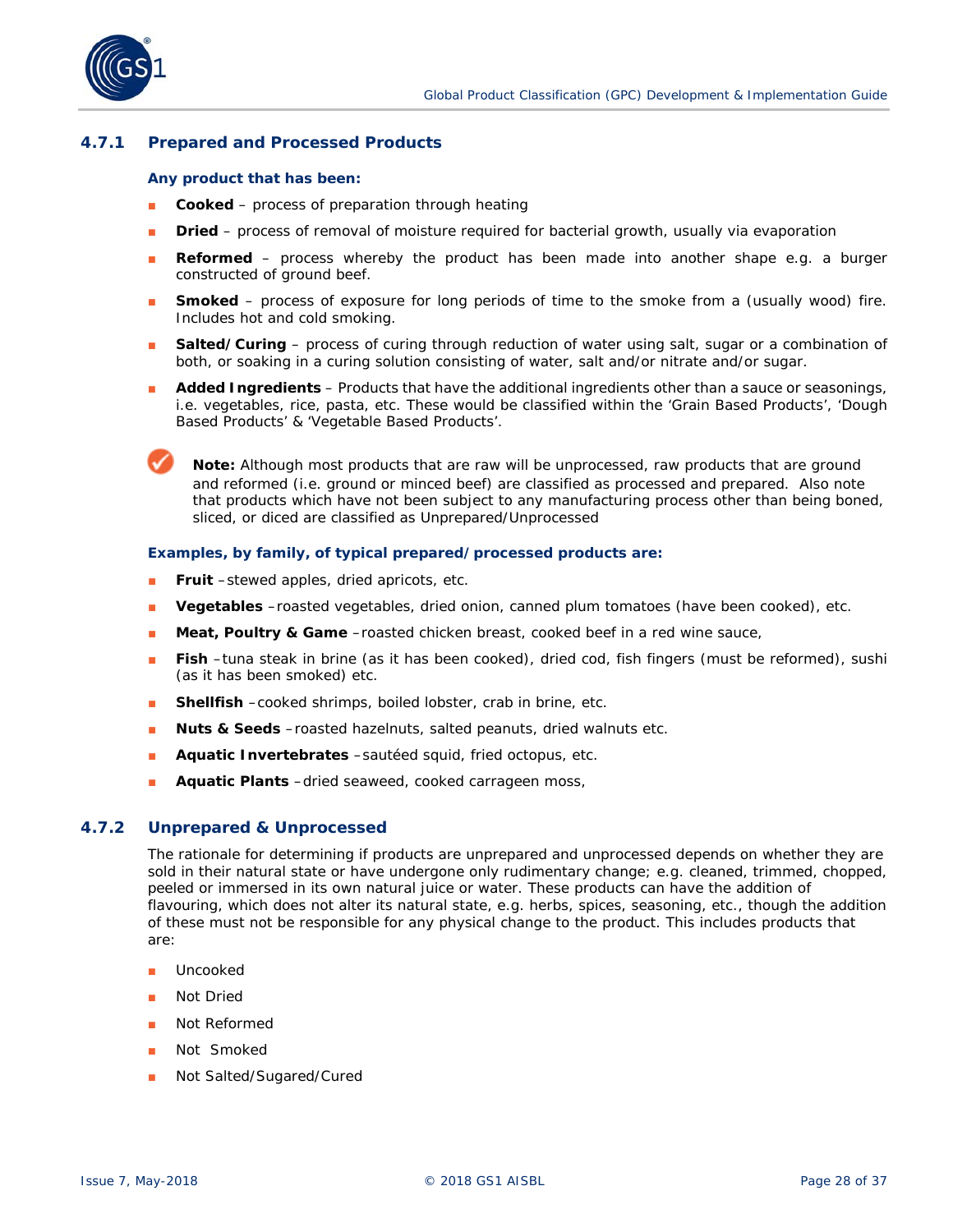

**Note:** The addition of seasonings, coatings, sauces, and fillings is permitted for any product that is otherwise an unprepared and unprocessed product

#### **Examples of unprepared and unprocessed products with additional ingredients are:**

- Raw Chicken in a red wine sauce (excluding vegetables, rice, pasta, etc.)
- Sliced raw fish seasoned with salt/pepper.
- Raw pork coated in breadcrumbs, batter, etc.
- Products immersed in brine or vinegar brine is seen as a preservation agent not as preparation and that the product is in its natural state or just gone through rudimentary changes i.e. chopped, sliced, peeled, etc.

#### **Product factors which are excluded from unprepared/unprocessed:**

- Products that are cooked, dried, smoked, salted, cured, sugared, reformed, etc.
- Products that have the additional ingredients other than a sauce or seasonings, i.e. vegetables, rice, pasta, etc. These would be classified within the 'Grain Based Products, Dough Based Products, Dairy Based, Egg Based, Dairy/Egg Based Products & Vegetable Based Products' bricks.

#### **Examples, by family, of typical unprepared/unprocessed products are:**

- **Fruit** –chopped pineapple, fresh strawberries, blackcurrants in a fruit coulis, etc.
- **Vegetables** –raw peeled carrot batons/sticks, sliced potatoes with a sauce, mange tout in its natural state, etc.
- Meat, Poultry & Game -sliced raw turkey, raw beef with bone removed, raw chicken breast in a sauce, raw peppered steak, etc.
- **Fish** –raw salmon steaks, cod in batter (excludes reformed cod), etc.
- **Shellfish** –prawns in their natural state, etc.
- **Nuts & Seeds** –natural brazil nuts, etc.
- Aquatic Invertebrates –raw octopus in sauce, diced raw squid, etc.
- **Aquatic Plants** –raw dulse, sliced raw nori, etc.

#### **4.8 Rules for GPC Horticulture Classification**

The GPC Horticulture structure is based on Botanical taxonomy, the most common and widely accepted way to classify living beings: Genus and Species. The structure is based on globallyapplicable taxonomical principles and aligned with other international standards such as the *International Society for Horticultural Science's Commission on Nomenclature and Cultivar Registration*. Cultivars are currently NOT included because they are already defined and governed by the *International Society for Horticultural Science (ISHS)* and too detailed and numerous for classification purposes.

Since GPC is intended to classify widely traded flowers and plants, as a guideline, new Bricks should only be granted for new genus-species combinations if they contribute more 0,5 % to the world turnover within their GPC respective Family. For smaller Genus-Species combinations, a catch-all brick is included within every Family. This restriction is necessary as there are currently thousands of Genus-Species combinations, however it still allows GPC to support more than 98% of globally traded flowers and plants. All new Horticulture classification requests will be checked against these guidelines, however, proper consideration will be given to a requester's turnover/market share needs.

In addition, GPC technical issues require the Live Plants family to be divided into two sections:

- Genus A thru G
- Genus H thru Z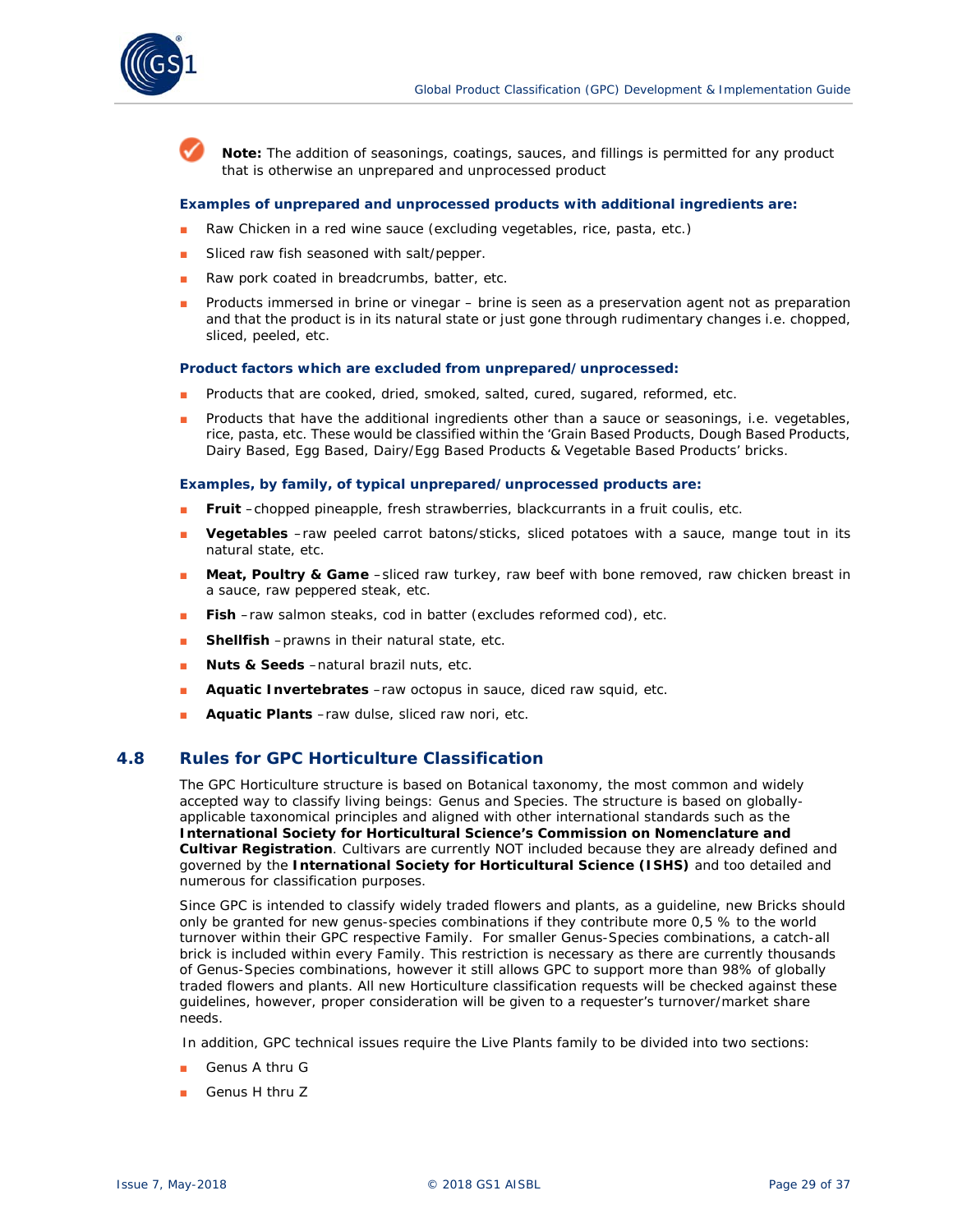<span id="page-29-0"></span>

# **5 GPC Development & Maintenance**

GPC standards are developed by the community through the GPC Standards Maintenance Group (SMG). Consistent with the Global Standards Management Process (GSMP), GPC Work Requests are submitted by the community to initiate the change.

# **5.1 Roles and Responsibilities**

| Role                                             | Responsibility                                                                                                                                                                                                                                                    |
|--------------------------------------------------|-------------------------------------------------------------------------------------------------------------------------------------------------------------------------------------------------------------------------------------------------------------------|
| <b>GPC Service Provider</b>                      | Responsible for the assessment of GPC Work Requests, development of<br>the GPC schema and the publishing of each GPC release.                                                                                                                                     |
| <b>GPC Standards Development</b><br>Leader (SDL) | Facilitates GPC SMG meetings and is the overall project manager for all<br>GPC Work Request (WR) development and deployment.                                                                                                                                      |
| <b>GPC Product Manager</b>                       | Responsible for the strategy, roadmap, and feature definition of GPC. Also<br>engages with specific industries (via Industry User Groups) in order to<br>understand their needs for standards, services & solutions for the<br>improvement of industry processes. |
| <b>GPC SMG</b>                                   | The GPC Standards Maintenance Group (SMG) is comprised of GPC<br>industry experts. This group is responsible for GPC governance and<br>decision making.                                                                                                           |
| Board Committee for Standards<br>(BCS)           | Advisory body whose primary role is to ensure that the GSMP process is<br>followed.                                                                                                                                                                               |

# **5.2 Work Request Assessment**

When a Work Request (WR) is received, it is evaluated as to whether the request is a part of the Trade Item (delivered via the Global Data Dictionary), or a part of GPC (Bricks and/or Attributes).A specific set of rules determines this split. A series of questions is applied to each WR. Refer to *[Section 4.1](#page-10-0)* for detailed information on the rules for accessing GPC Attributes and *[Section 4.1.10](#page-17-0)* for the specific assessment questions.

# **5.3 Work Request (WR) Paths**

GPC Work Requests primarily are characterized as a **Maintenance Change** - a value is added to the schema or the schema evolves to accommodate user needs but has no impact on its structure (ontology).

- □ Minor Change (Rules Compliant, e.g., adding a new attribute value)
- □ Major Change (Rules or Non-Rules Compliant; e.g., splitting an existing brick into two bricks)

In the rare instance that there is a proposed fundamental change to the schema or the schema evolves to accommodate user needs with major impact on its structure (ontology), it would be characterized as a **Development Change**

Upon receiving a Work Request, the GPC SMG designates it as either "Maintenance" or "Development". Work Request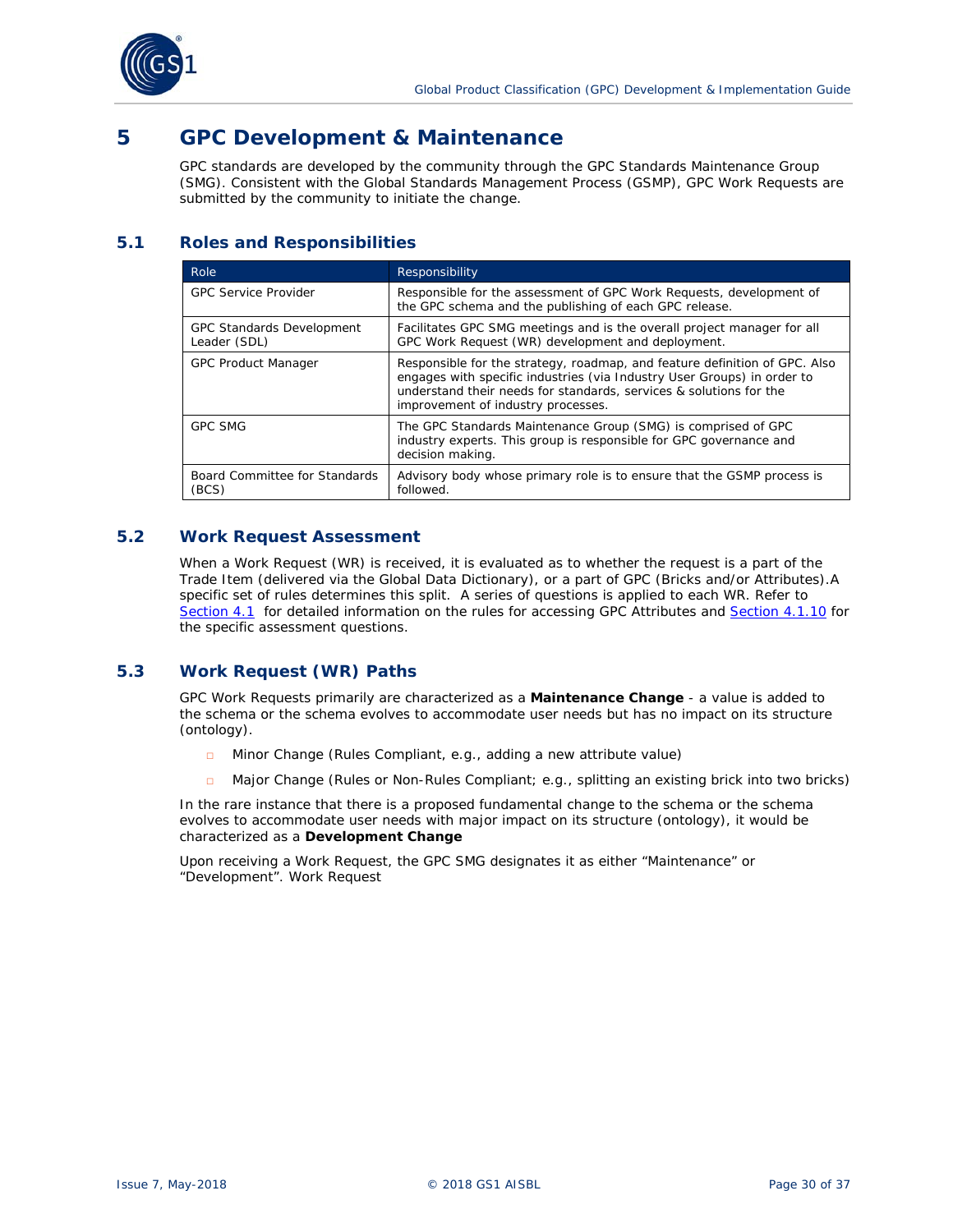

#### **Figure 5-1** GPC Work Request Path



# **5.4 Work Request (WR) Review Criteria**

Each WR submitted to the GPC SMG is reviewed to determine its level of compliance with the following criteria. Those that satisfy all criteria shall be advanced for publication. Those that do not will be referred back to the submitting party for further clarification and/or WR revision.

- **1.** Are all proposed hierarchy elements global in nature or are they dependent on regional definitions or references?
- **2.** Do all proposed Brick Attribute provide exhaustive, mutually exclusive value lists?
- **3.** Do products likely to be assigned to a Brick, as far as practical, share the same brick attributes?
- **4.** Do all Brick Attributes represent a single characteristic, or are more than one characteristics present that can be "decomposed"?
- **5.** Are all Brick Attributes and Brick Attribute Values precisely and unambiguously defined?
- **6.** Do code and value names conform to the GPC rules for titles (Section 4)?
- **7.** Is the number of Bricks and Brick Attributes manageable and aligned with industry use?

### **5.5 Change Management**

GPC Development and Maintenance follows the GS1 GSMP standards processes.

**Figure 5-2** GPC Development and Maintenance Process

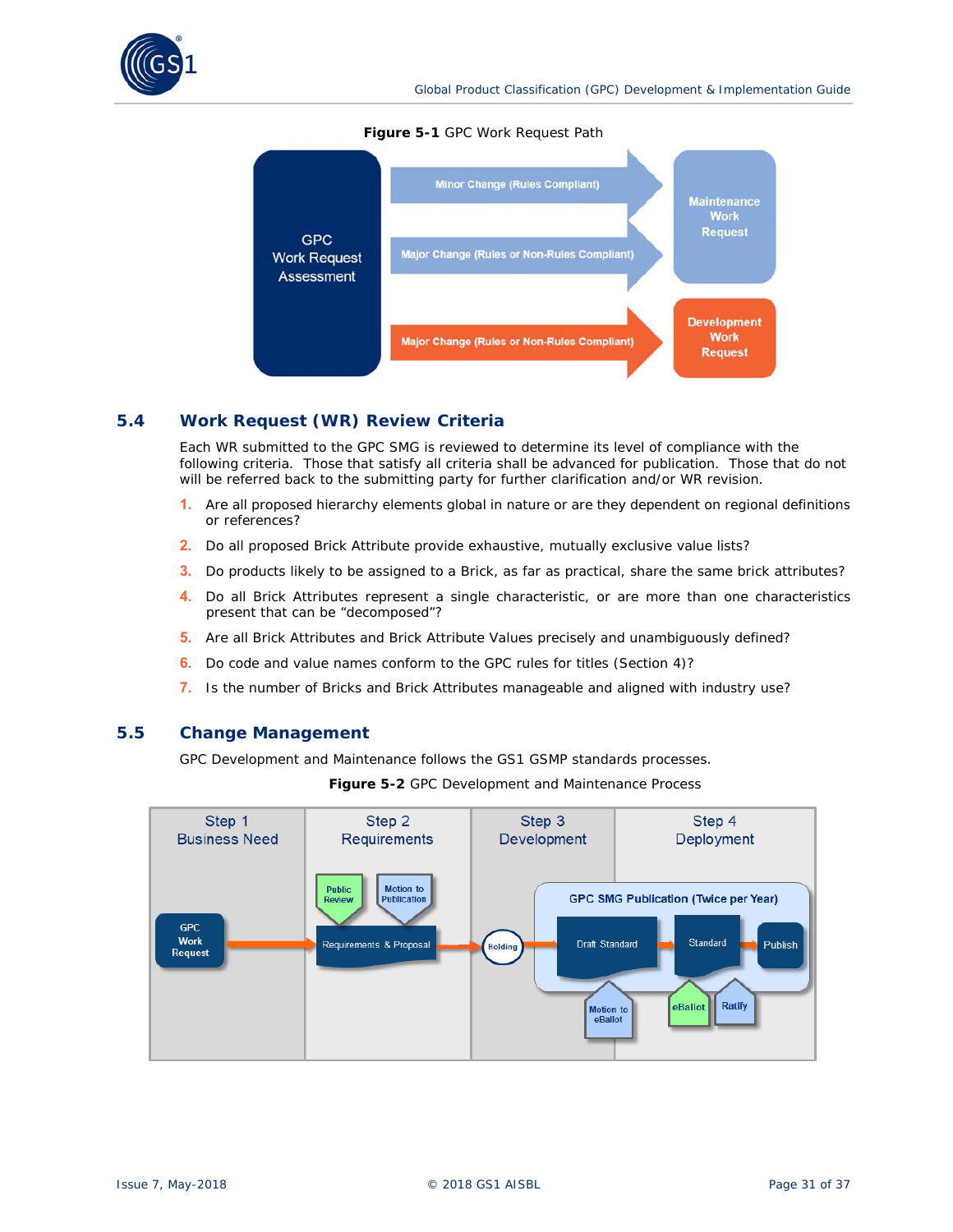

#### **5.5.1 Step 1: Business Need**

Once the Work Request is received, evaluated, and designated as affecting GPC, it is routed directly to the next step, Step 2: Requirements.

#### **5.5.1.1 Step 2: Requirements**

**Responsible:** GPC Service Provider, GPC SDL, GPC Product Manager, and GPC SMG

**Inputs:** GPC Work Request (WR)\*

**Process**:

- **1.** The **GPC Service Provider** and **GPC Product Manager** asses the WR requirements.
- **2.** The **GPC SDL** presents the WR Requirements and Proposal to the GPC SMG for review. Upon approval from the GPC SMG, the WR goes through a Community Review (14 days minimum).

**Outputs:** Approved GPC Requirements and GPC Work Request Proposal

\* GPC WRs should be accompanied by the GPC WR Excel Template.

#### **5.5.1.2 Step 3: Development**

**Responsible:** GPC Service Provider

**Inputs:** Approved GPC Requirements and GPC WR Proposal

**Process**:

- **1.** The **GPC Service Provider** updates the GPC Schema in the GPC Tool, using the approved GPC WR Proposal(s).
- **2.** The **GPC Service Provider** creates output files ready for eBallot
- **3.** The updated GPC Schema remains in a holding pattern until deployment.

**Outputs:** Updated GPC Schema and associated output files (Summary of Consolidated Updates)

#### **5.5.1.3 Step 4: Deployment**

**Responsible:** GPC Service Provider and GPC SDL

**Inputs:** Summary of Consolidated Updates to GPC Schema

**Process**:

- **1.** The **GPC SDL** places the GPC Schema files in eBallot
- **2.** The **GPC SDL** (working with GSMP Operations) processes the GPC Schema files for Ratification.
- **3.** The **GPC Service Provider** (working with the GO Webmaster) publishes schema in two formats:
	- □ GPC Schema (Excel and XML format)
	- □ GPC Browser (HTML Browser-based format)

**Outputs:** Published GPC Schema

# **6 Creating and Submitting a GPC Work Request**

This section describes the best practices for creating and submitting a GPC Work Request (WR).

- GPC WRs are submitted through the GSMP WR system at: *http://wr.gs1.org/*
- The WR must be compliant with the GPC Submission Criteria (section 5.4)
- When submitting a GPC WR, it is recommended to use the **[GPC WR Submittal Spreadsheet](https://www.gs1.org/standards/wr)** to provide detailed information the new or modified classification. When filling out the spreadsheet, each GPC Code should contain the following information:
	- □ **Code** For existing codes please include the assigned number (i.e. 10002609)
	- □ **Description** A name that briefly describes the code (i.e. Basin/Sink Pedestals)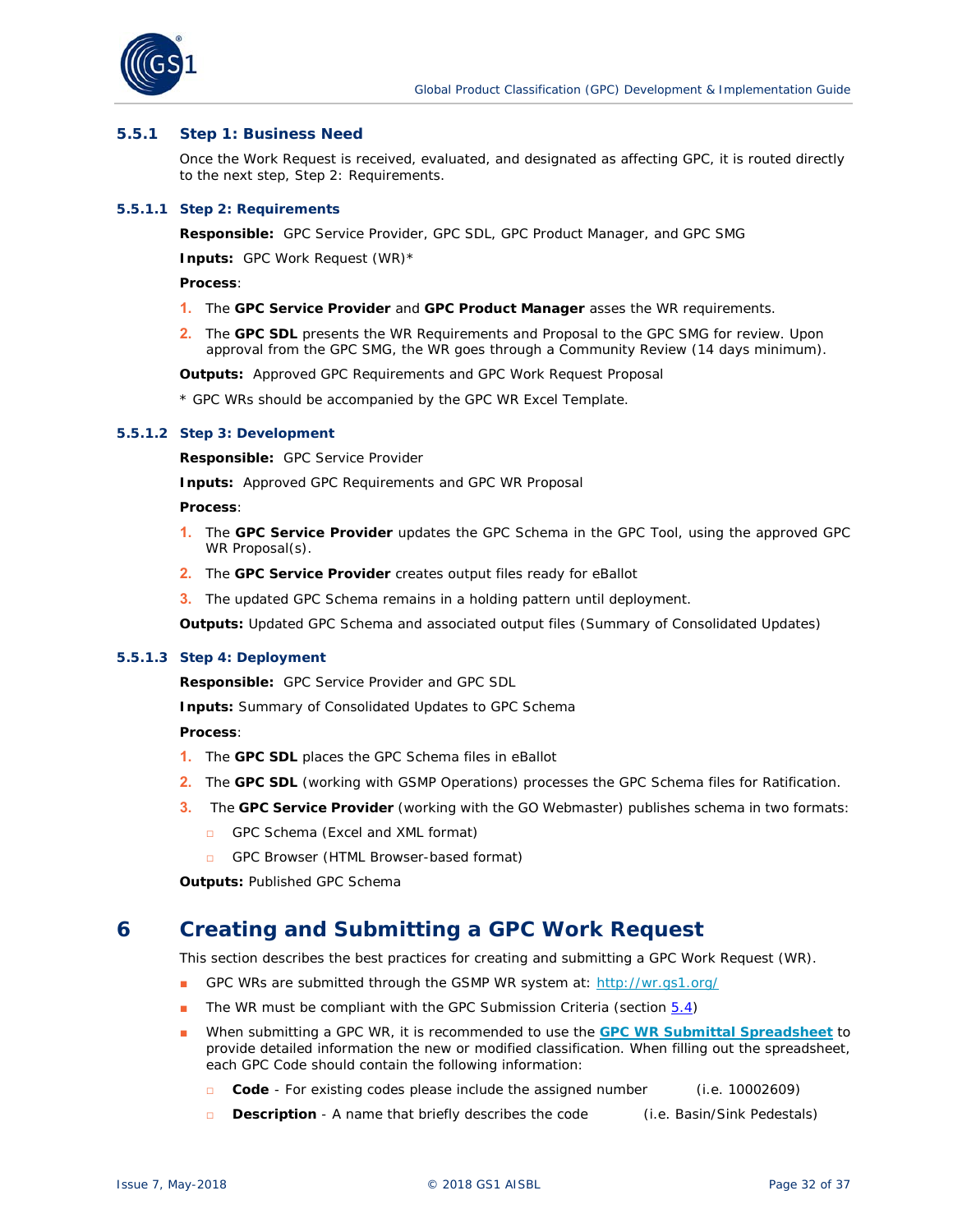

□ **Definition** - A more in depth definition that describes the code, products included, excluded, etc. (i.e., includes any products that can be described/observed as a supporting base or stand, upon which a basin/sink rests. Typically they are an open backed column which is secured to the floor and any plumbing will fit inside the open space, so it cannot be seen when looking from the front at the pedestal Includes products such as open back marble columns and metal stands. Excludes products such as Basins/Sinks sold individually and Basins/Sinks and Pedestals sold in combination as a complete sink unit.)

# **7 GPC Publication**

GPC has adopted a publication methodology which targets both GDSN Data Pools and the General Trading Partner Community. To facilitate these two audiences, GPC is published in 2 different formats:

- **GPC Standards** a series of documents, spreadsheets, and XML files bundled an individual .zip files and organized in the GS1 Website by Segment - http://www.gs1.org/access-gpc-standards
- **GPC Browser** A GPC Specific Web-based database that allows for web browsing of the GPC Publication Schedule http://www.gs1.org/gpc/browser

GPC uses a "Consolidated Release" strategy to publish the GPC Schema twice per year, one in June and one in December. This strategy is similar to the release methodology used in eCOM and GDSN maintenance releases.

### **June Publication**



# **December Publication**



The official (normative) GPC information is published in Oxford English. Both the schema and the browser information are translated to other languages as well. In any case, the English publication is the reference material. The latest GPC publication to be incorporated into GDSN network is also available from the Website.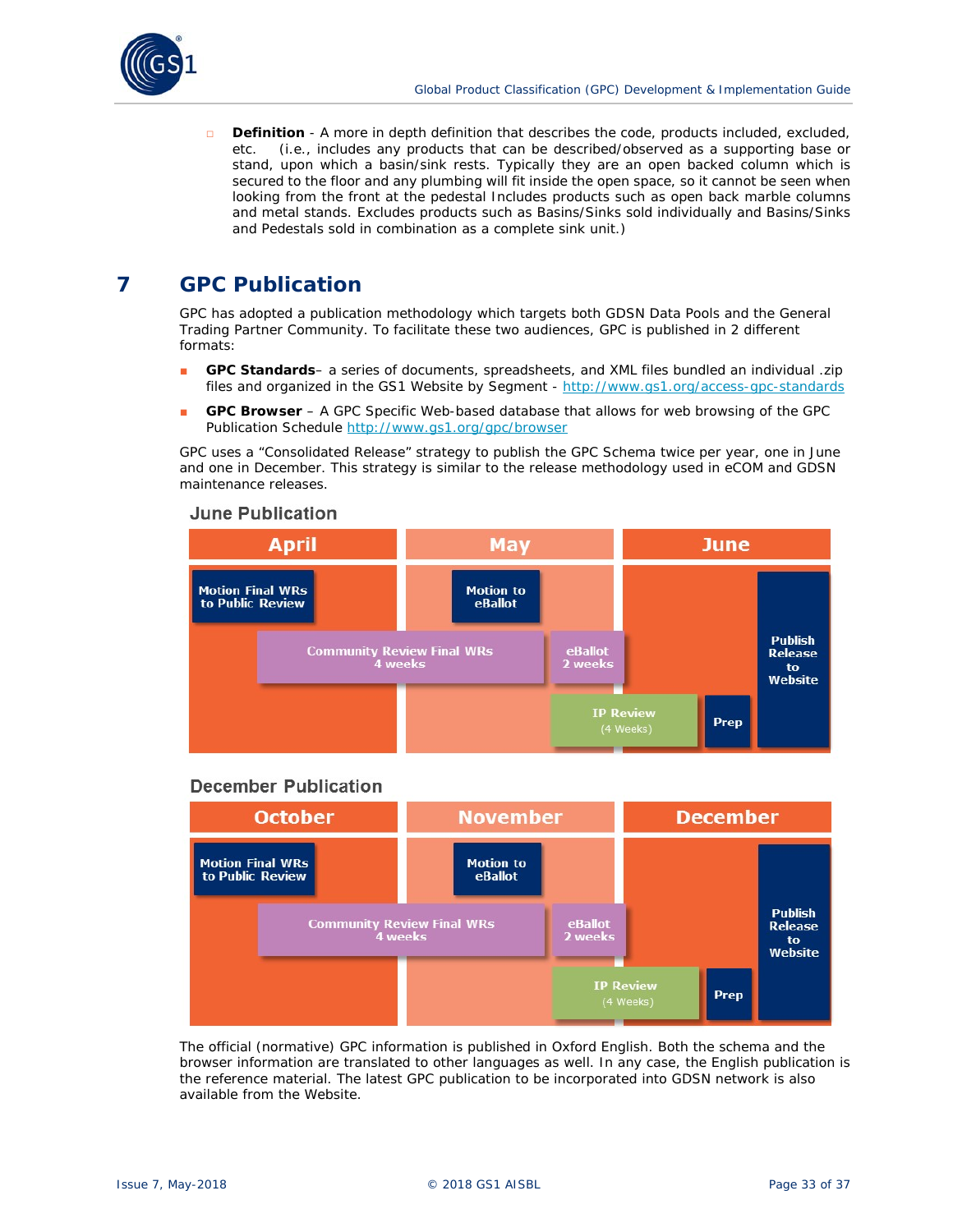

# **7.1 Translations**

Oxford English is the reference language for all GS1 standards including GPC. To support GPC adoption around the world, GS1 GO hosts and supports MO representatives who provide GPC translations through the "GPC Translations Tool". Translated versions of GPC can be accessed by the public on the GPC Website via the GPC Browser (*https://www.gs1.org/gpc/browser*) along with the official Oxford English version.



**Note**: Allowing access to the tool for translation and publication is an exceptional and strong advantage of GPC versus other classification systems

#### **How are GPC translations published and managed?**

To address the need for centrally managed translations and to encourage the deployment of GPC, a tool was developed to enable GS1 MO access to GPC online. This "GPC Translations Tool" facilitates translations in local languages and the delivery of translated GPC information efficiently.

Once an MO agrees to be a translator, GS1 GO will setup a user account and provide instructions on how to provide the translation. Once the translated is complete, it is published to the online browser on the GS1 website. MOs are free to generate additional XLS / XML / Reporting files and distribute or charge for them as they see fit. It is the sole responsibility of the MO to ensure that the translated information is accurate.

# **8 GPC Implementation and Integration in GDSN**

# **8.1 Implementation into the GDSN**

This process also addresses the steps whereby a Trading Partner, or a Solution Partner on behalf of a trading partner, cannot find an appropriate GPC code.

A GPC Brick Code MUST be supplied as it is mandatory in the network for a product to be registered.

- The network will validate codes against the production list of valid GPC brick codes in the GDSN.
- Valid codes include any published GPC code or "8 nines" (99999999) which is a temporary code for Bricks that either have not been developed or for new products that do not fit with the current schema
- The network will not/cannot validate if the code used is valid in context (i.e. this Brick code is valid for this product)

The type of code assigned depends on the relationship between the trading partners (TP) and solutions providers (SP)

- The TP will make every attempt to find the correct code
- If the correct code cannot be found, they must use "8 nines" until an appropriate code is made available
- The next step would be to submit a WR, monitor the progress, and once an appropriate code is made available, update their system
- The GPC schema can only evolve when WRs are received. Every WR is processed individually so categories can evolve separately at any time. This is the driving force behind GPC's publication release strategy which prohibits version numbers. Each publication is date stamped.

**Note**: Updates to codes, once a product has been registered, are dependent on the TP/SP implementing changes promptly after they are defined and published in the Delta reports. GDSN has a process for implementing GPC updates within the network. This means that GPC Brick Codes will not be implemented into GDSN as soon as they are released, but as per the publication cycle, usually within 5 to 6 months of publication.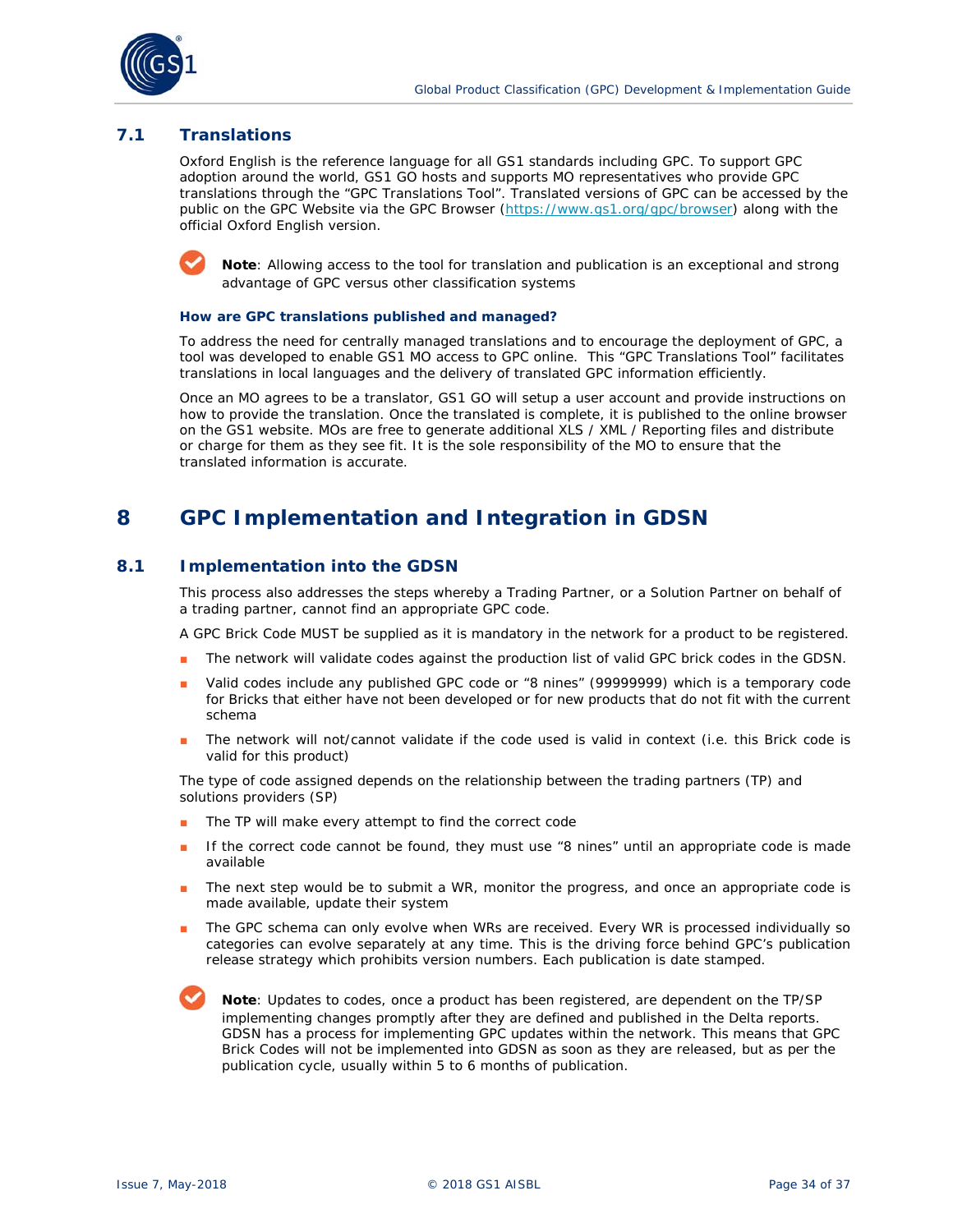

# **8.2 Integration into the GDSN**

Upon completion of a GPC publication (twice per year) the GPC Service Provider sends the GDSN two files;

- **XML Schema** A complete snapshot of all active nodes in all published standards in the GPC Schema at the point of publication. The purpose of this document is to provide a complete and correct view of what is contained in the GPC Schema at the point of publication.
- **XML Delta** An XML document that contains all of the changes between the current and previous publications. The purpose of this document is to enable automatic changes/updates to GPC data contained in the GDSN.

GDSN will integrate/process the XML Delta document. The XML Delta identifies changes to the GPC Schema by identifying the type of change using change codes and the level of change:

- Additions: The introduction of a new code. For every addition the GDSN will add the new codes to their database.
- **Modifications:** When the code has NOT changed but the textual description or definition HAS changed. GPC Codes are not re-used. If the Brick impacted has a significant definition change the normal process is to add new codes and delete old codes. For every modification, the GDSN will update the descriptions of the codes impacted in their database.
- Marked for Deletion: Codes that are marked for deletion are removed from the GPC schema publication; however; the codes should not be used to code any items in GDSN until a decision is made to implement the version in GDSN. This is step one of the two-step process to delete GPC Codes. One of the activities that is completed by the GS1 Global Registry as part of this process is to produce a data pool by data pool report of all items and subscriptions that currently use the GPC codes that have been identified as 'marked for deletion'. The intention is to use the period between releases to correct the items or delete the impacted subscriptions. The GPC codes that are marked for deletion become the list of codes that become 'physical deletions' in the next integration in GDSN.
- GPC update in GDSN: For every GPC release, there can be deletions. Those deletions become critical to manage in the systems, when the GPC release is implemented in GS1 Global Registry (GR). GPC brick codes that are deleted will be also deleted in GS1 Global Registry when it is implemented. As a result, deleted GPC Codes will not be able to pass anymore in GS1 GR if they still are using codes marked as deleted.

### **8.3 Brick Code Details**

- $\bullet$  **A** = Add (New Data)
- **D** = Deletion (Data removed from the Database)
- $M =$  Modification

The following three possible values only apply to the brick in the delta:

- AM = Add Move = Brick has been added to a segment and moved (AM) from the initial segment. It indicates that a brick has changed its place in the hierarchy, but has not been subject to any change.
- **AMM** = Add Move Modify = Brick has been moved and modified (i.e. the brick has changed its place in the hierarchy and its name and/or definition has been changed)
- **DM** = Delete Move = Brick has been deleted from one place in the hierarchy then added to another place in the hierarchy. It has a counterpart - DM will have an AM or AMM.

| <b>ABREVIATION</b> | <b>MEANING</b>      | <b>DATA CREATED</b> | PRE EXISTING DATA |
|--------------------|---------------------|---------------------|-------------------|
| А                  | ADD                 |                     |                   |
|                    | <b>DELETE</b>       |                     |                   |
| M                  | <b>MODIFICATION</b> |                     | х                 |
| AM                 | ADD MOVE            |                     |                   |
| AMM                | ADD MOVE MODIFY     |                     | ⌒                 |
| DM                 | <b>DELETE MOVE</b>  |                     |                   |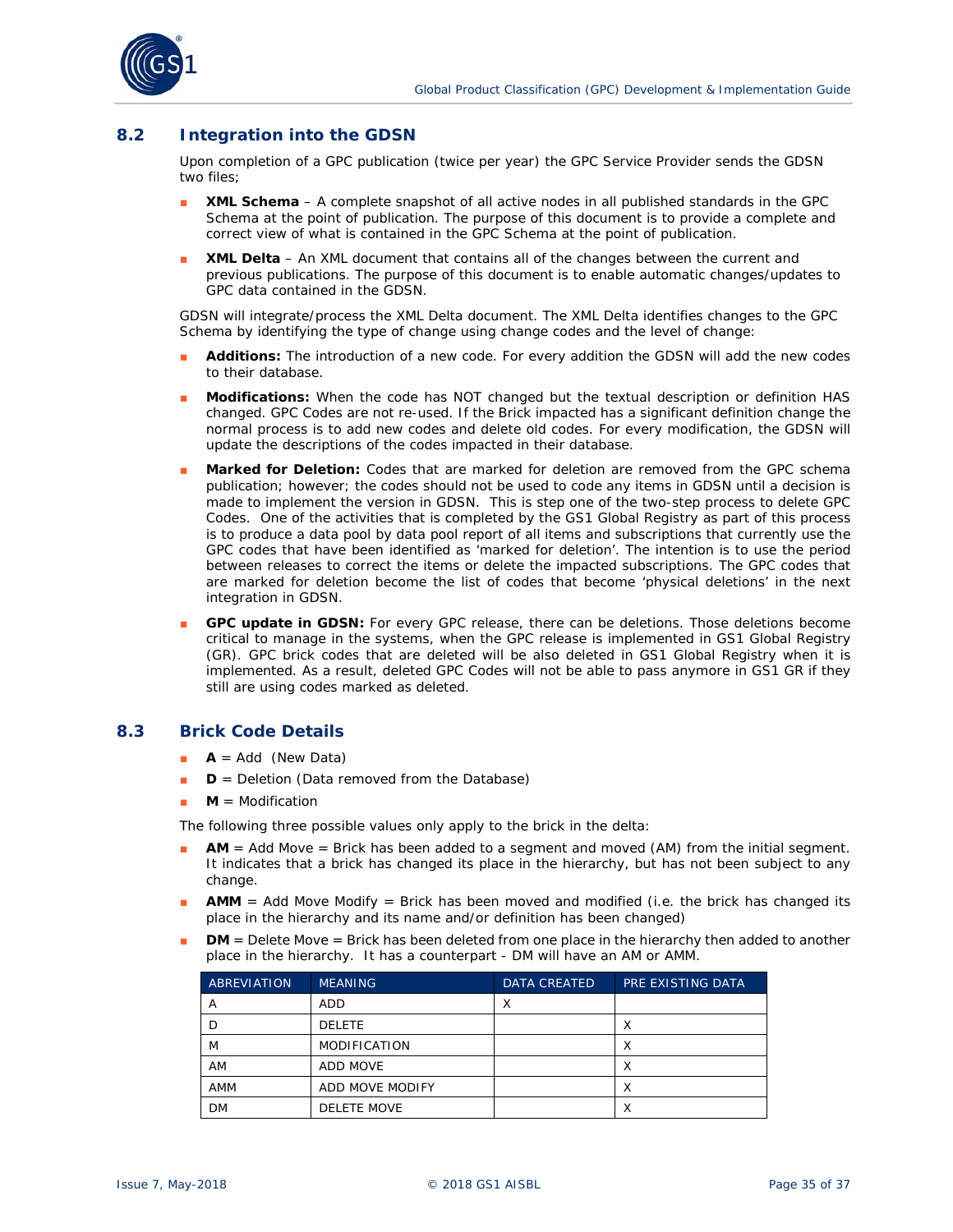

# **8.4 GPC-GDSN Deployment Timeline**

The following timeline shows the typical progression of GPC publications from publication through implementation into the GDSN.



# **9 GPC Related Documentation**

| <b>Document</b>                    | <b>Description, Audience, and Location</b>                                                                                                                                                  |
|------------------------------------|---------------------------------------------------------------------------------------------------------------------------------------------------------------------------------------------|
| <b>GPC Publication</b><br>(Schema) | <b>Description:</b> Global Product Classification (GPC) is a mandatory standard for GDSN<br>that enables global search and reference, category analysis and global data<br>synchronisation. |
|                                    | Target Audience: GS1 MOs, Data Pools, Implementers, Software Developers                                                                                                                     |
|                                    | Format: Excel and XML                                                                                                                                                                       |
|                                    | Location: http://www.gs1.org/gpc                                                                                                                                                            |
| <b>GPC Browser</b>                 | <b>Description:</b> The GPC browser allows you to browse all components (Segment,<br>Family, Class, Brick, Brick Attributes and Brick Attribute Values) of the current GPC<br>schemas.      |
|                                    | <b>Target Audience:</b> GS1 MOs, Data Pools, Implementers, Software Developers<br>Format: HTMI Browser                                                                                      |
|                                    | <b>Location:</b> http://www.gs1.org/1/productssolutions/gdsn/gpc/browser/                                                                                                                   |
| <b>GPC Basics</b>                  | <b>Description:</b> GPC Basics provides users with an overview of GPC                                                                                                                       |
|                                    | Target Audience: GS1 MOs, Data Pools, Implementers                                                                                                                                          |
|                                    | Format: Web page and PDF                                                                                                                                                                    |
|                                    | Location: http://www.gs1.org/gpc                                                                                                                                                            |
| <b>GPC Get Started</b>             | <b>Description:</b> shows users in 9 simple steps how to access the GPC schemas online,<br>identify the GPC Brick and extract all relevant information:                                     |
|                                    | Target Audience: Biz Exec; GS1 MOs, Data Pools, Implementers                                                                                                                                |
|                                    | Format: Web page                                                                                                                                                                            |
|                                    | Location: GPC Website - https://www.gs1.org/gpc-get-started                                                                                                                                 |
| <b>GPC FAQ</b>                     | <b>Description: GPC Questions and answers</b>                                                                                                                                               |
|                                    | Target Audience: Business / Executive Users / GS1 MOs                                                                                                                                       |
|                                    | Format: HTMI                                                                                                                                                                                |
|                                    | <b>Location:</b> http://ocp.gs1.org/sites/faq/Pages/topic.aspx?t=GPC                                                                                                                        |
| <b>GPC Community</b>               | <b>Description:</b> work in progress GPC related documents                                                                                                                                  |
| Room                               | Target Audience: Implementers, Software Developers                                                                                                                                          |
|                                    | Format: various                                                                                                                                                                             |
|                                    | <b>Location:</b> http://xchange.gs1.org/cr/gsmp/smg/gsmpgpcsmg/Pages/Home-wg.aspx                                                                                                           |